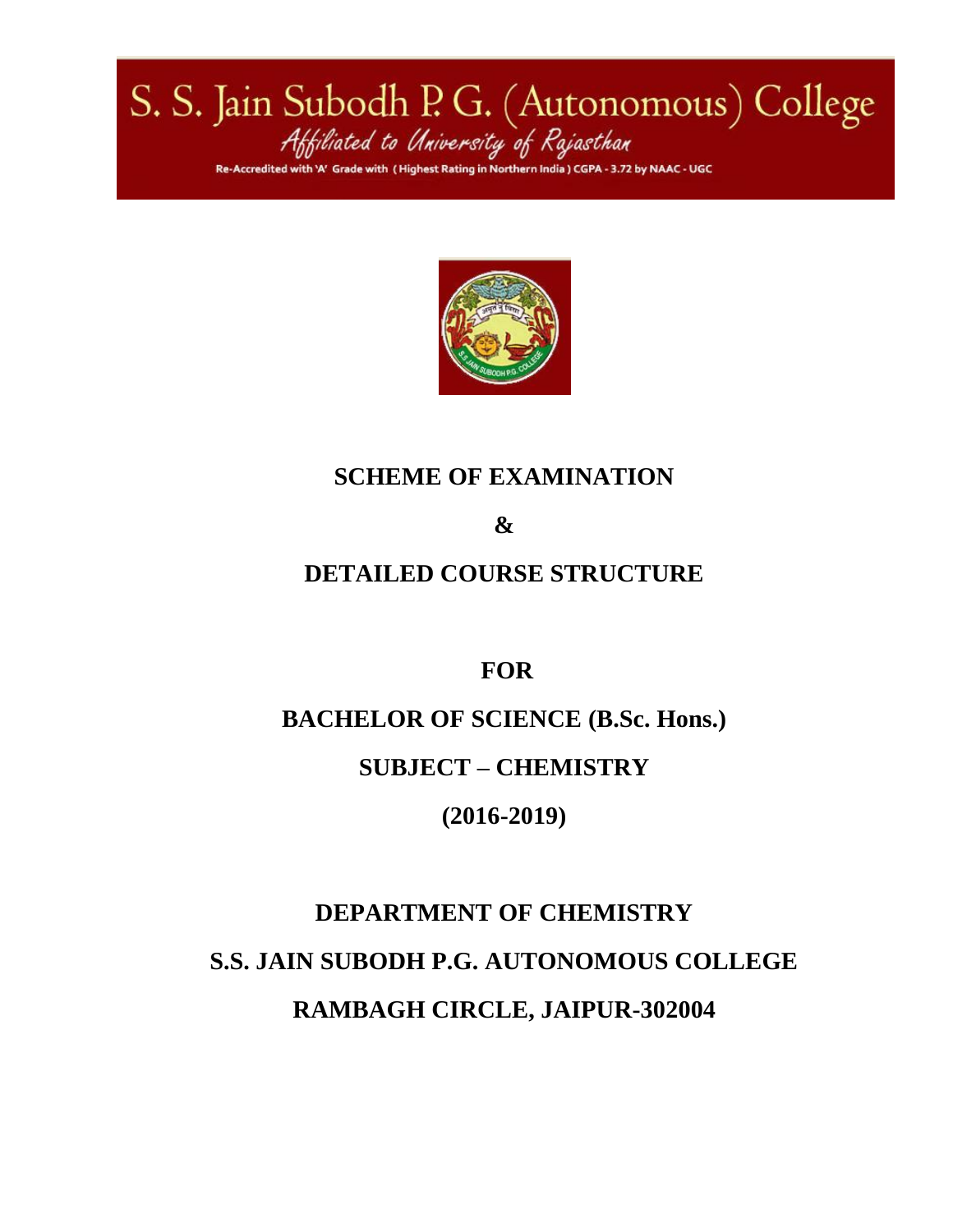#### **Bachelor of Science B.Sc. (Hons.) Subject – Chemistry**

#### **Examination Scheme:**

|           |                              | Semester-I          |            |
|-----------|------------------------------|---------------------|------------|
| Paper     | <b>Nomenclature of Paper</b> | <b>Paper Code</b>   | Max. Marks |
| Paper-I   | <b>Inorganic Chemistry</b>   | <b>BCHE(H)-101</b>  | 75 Marks   |
| Paper-II  | <b>Organic Chemistry</b>     | <b>BCHE(H)-102</b>  | 75 Marks   |
| Paper-III | <b>Physical Chemistry</b>    | <b>BCHE(H)-103</b>  | 75 Marks   |
| Paper-IV  | <b>Analytical Chemistry</b>  | <b>BCHE(H)-104</b>  | 75 Marks   |
|           | <b>Chemistry Practical</b>   | <b>BCHE(H)-151</b>  | 150 Marks  |
|           |                              | Semester-II         |            |
| Paper     | <b>Nomenclature of Paper</b> | <b>Paper Code</b>   | Max. Marks |
| Paper-I   | <b>Inorganic Chemistry</b>   | <b>BCHE(H)-201</b>  | 75 Marks   |
| Paper-II  | <b>Organic Chemistry</b>     | <b>BCHE(H)-202</b>  | 75 Marks   |
| Paper-III | <b>Physical Chemistry</b>    | <b>BCHE(H)-203</b>  | 75 Marks   |
| Paper-IV  | <b>Analytical Chemistry</b>  | <b>BCHE(H)-204</b>  | 75 Marks   |
|           | <b>Chemistry Practical</b>   | <b>BCHE(H)-251</b>  | 150 Marks  |
|           |                              | <b>Semester-III</b> |            |
| Paper     | <b>Nomenclature of Paper</b> | <b>Paper Code</b>   | Max. Marks |
| Paper-I   | <b>Inorganic Chemistry</b>   | <b>BCHE(H)-301</b>  | 75 Marks   |
| Paper-II  | <b>Organic Chemistry</b>     | <b>BCHE(H)-302</b>  | 75 Marks   |
| Paper-III | <b>Physical Chemistry</b>    | <b>BCHE(H)-303</b>  | 75 Marks   |
| Paper-IV  | <b>Analytical Chemistry</b>  | <b>BCHE(H)-304</b>  | 75 Marks   |
|           | <b>Chemistry Practical</b>   | <b>BCHE(H)-351</b>  | 150 Marks  |
|           |                              | <b>Semester-IV</b>  |            |
| Paper     | <b>Nomenclature of Paper</b> | <b>Paper Code</b>   | Max. Marks |
| Paper-I   | <b>Inorganic Chemistry</b>   | <b>BCHE(H)-401</b>  | 75 Marks   |
| Paper-II  | <b>Organic Chemistry</b>     | <b>BCHE(H)-402</b>  | 75 Marks   |
| Paper-III | <b>Physical Chemistry</b>    | <b>BCHE(H)-403</b>  | 75 Marks   |
| Paper-IV  | <b>Analytical Chemistry</b>  | <b>BCHE(H)-404</b>  | 75 Marks   |
|           | <b>Chemistry Practical</b>   | <b>BCHE(H)-451</b>  | 150 Marks  |
|           |                              | Semester-V          |            |
| Paper     | <b>Nomenclature of Paper</b> | <b>Paper Code</b>   | Max. Marks |
| Paper-I   | <b>Inorganic Chemistry</b>   | <b>BCHE(H)-501</b>  | 75 Marks   |
| Paper-II  | <b>Organic Chemistry</b>     | <b>BCHE(H)-502</b>  | 75 Marks   |
| Paper-III | <b>Physical Chemistry</b>    | <b>BCHE(H)-503</b>  | 75 Marks   |
| Paper-IV  | <b>Analytical Chemistry</b>  | <b>BCHE(H)-504</b>  | 75 Marks   |
|           | <b>Chemistry Practical</b>   | <b>BCHE(H)-551</b>  | 150 Marks  |
|           |                              | <b>Semester-VI</b>  |            |
| Paper     | <b>Nomenclature of Paper</b> | <b>Paper Code</b>   | Max. Marks |
| Paper-I   | <b>Inorganic Chemistry</b>   | <b>BCHE(H)-601</b>  | 75 Marks   |
| Paper-II  | <b>Organic Chemistry</b>     | <b>BCHE(H)-602</b>  | 75 Marks   |
| Paper-III | <b>Physical Chemistry</b>    | <b>BCHE(H)-603</b>  | 75 Marks   |
| Paper-IV  | <b>Analytical Chemistry</b>  | <b>BCHE(H)-604</b>  | 75 Marks   |
|           | <b>Chemistry Practical</b>   | <b>BCHE(H)-651</b>  | 150 Marks  |

**Examination Scheme for each Paper**

**Part A 10 QUESTIONS (very short ans ques. with any 7 out of 10) 7X 2 MARK EACH = 14 Marks**

**Part B 4 QUESTIONS** (1 question from each unit with Internal choice) **4 X** 10 MARK EACH = 40 Marks<br>Total of End semester exam (duration of exam 3 hours) = 54 Marks  **Total of End semester exam (duration of exam 3 hours)** = 54 Marks<br>Internal assessment = 21 Marks **Internal assessment**  $= 21$  Marks<br> **Maximum Marks** (Each theory paper)  $= 75$  Marks **Maximum Marks (Each theory paper)**  $= 75$ Marks  $= 150$  Marks  $= 150$  Marks **Max. Practical Marks** 

**(Internal Marks 60+ external marks 90)**

**Total of Theory Papers: 4 X 75Marks Each = 300 Marks (Min. Pass Marks 40%)**

**Total of Practical Marks = 150Marks**

**Grand Total of Subject per Semester = 450 Marks**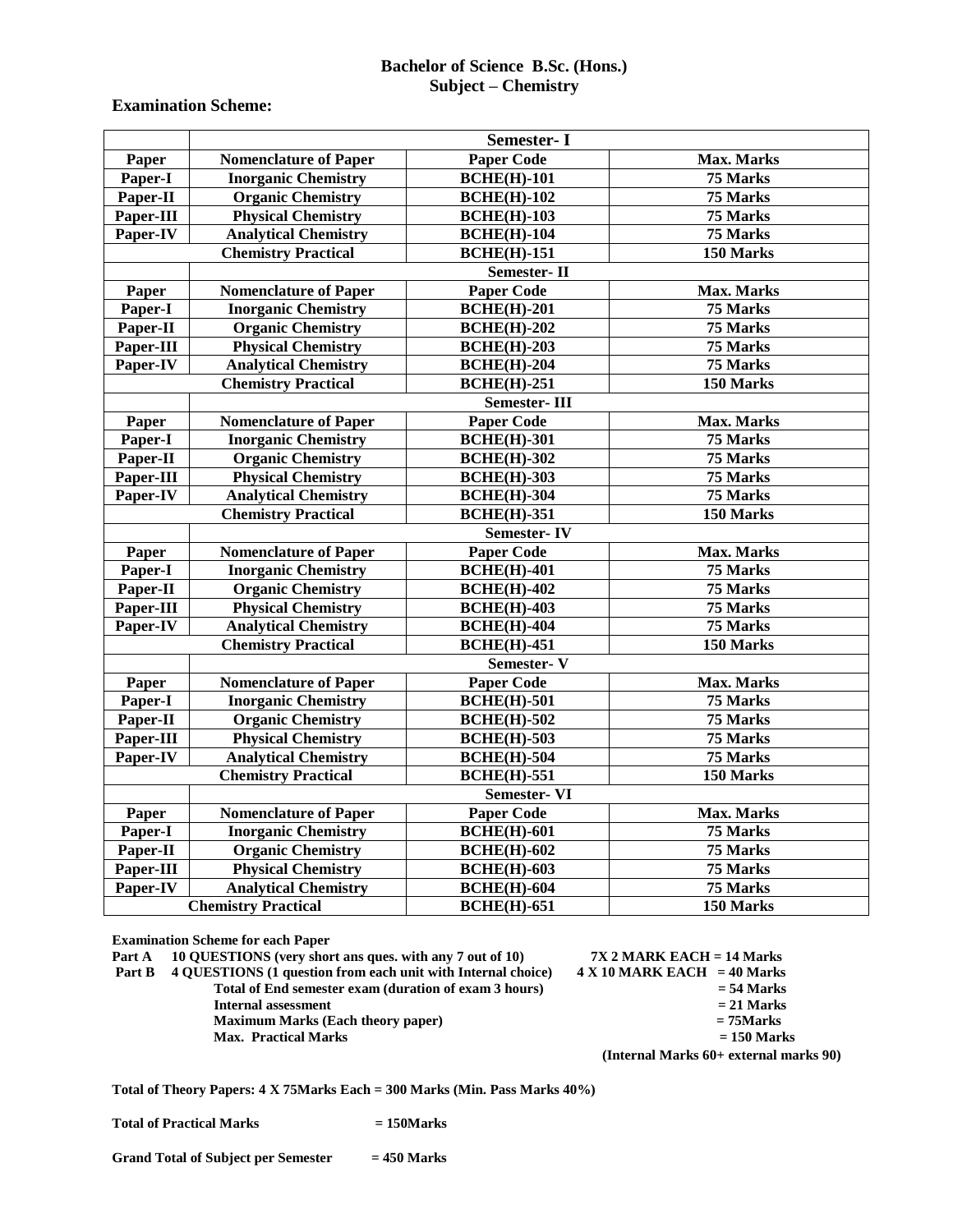## **BACHELOR OF SCIENCE**

## **Subject: Chemistry Semester I**

| Paper code         | Paper<br>Title | Type of<br>paper | Contact<br><b>Hours</b> |                | Maximum<br>marks | Minimum<br>marks |               | ESE in hrs. |
|--------------------|----------------|------------------|-------------------------|----------------|------------------|------------------|---------------|-------------|
|                    |                |                  | Per semester            |                |                  |                  | Theory        | Practical   |
|                    |                |                  | Per week                |                |                  |                  |               |             |
| BCHE(H)101         | Inorganic      | Theory           | 45                      | 3              | 75               | 30               | 3             |             |
|                    | Chemistry      |                  |                         |                |                  |                  |               |             |
| BCHE(H)102         | Organic        | Theory           | 45                      | 3              | 75               | 30               | 3             |             |
|                    | Chemistry      |                  |                         |                |                  |                  |               |             |
| BCHE(H)103         | Physical       | Theory           | 45                      | $\overline{3}$ | 75               | 30               | 3             |             |
|                    | Chemistry      |                  |                         |                |                  |                  |               |             |
| <b>BCHE</b> (H)104 | Analytical     | Theory           | 45                      | 3              | 75               | 30               | $\mathcal{F}$ |             |
|                    | Chemistry      |                  |                         |                |                  |                  |               |             |
| BCHE(H)151         | Chemistry      | Lab              | 60                      | 8              | 150              | 60               |               | 7           |
|                    | Practicals     | work             |                         |                |                  |                  |               |             |
|                    |                |                  |                         | 20             | 450              |                  |               |             |

The details of the courses with code and title assigned are given below.

ESE = End Semester Examination

## **SCHEME OF EXAMINATION**

## **(Semester Scheme)**

#### **Examination scheme**

| Sr. No. | Paper            | <b>ESE</b> | $\sim$ $\sim$<br>- UIA | <b>Total</b> |
|---------|------------------|------------|------------------------|--------------|
| . .     | <b>Theory</b>    | 70%        | 30%                    | 100          |
| ، د     | <b>Practical</b> | 60%        | 40%                    | 100          |

#### **Each theory paper syllabus is divided into four units. Each theory paper 3 hours duration**

#### **Each Practical /Lab work 7 hours duration**

The number of papers and the maximum marks for each paper/ practical shall be shown in the syllabus for the paper concerned. It will be necessary for a candidate to pass in theory part as well as practical part of a subject separately.

### **Note: Maximum marks for a theory paper is 75 marks which include 54 marks for ESE and 21marks for internal assessment.**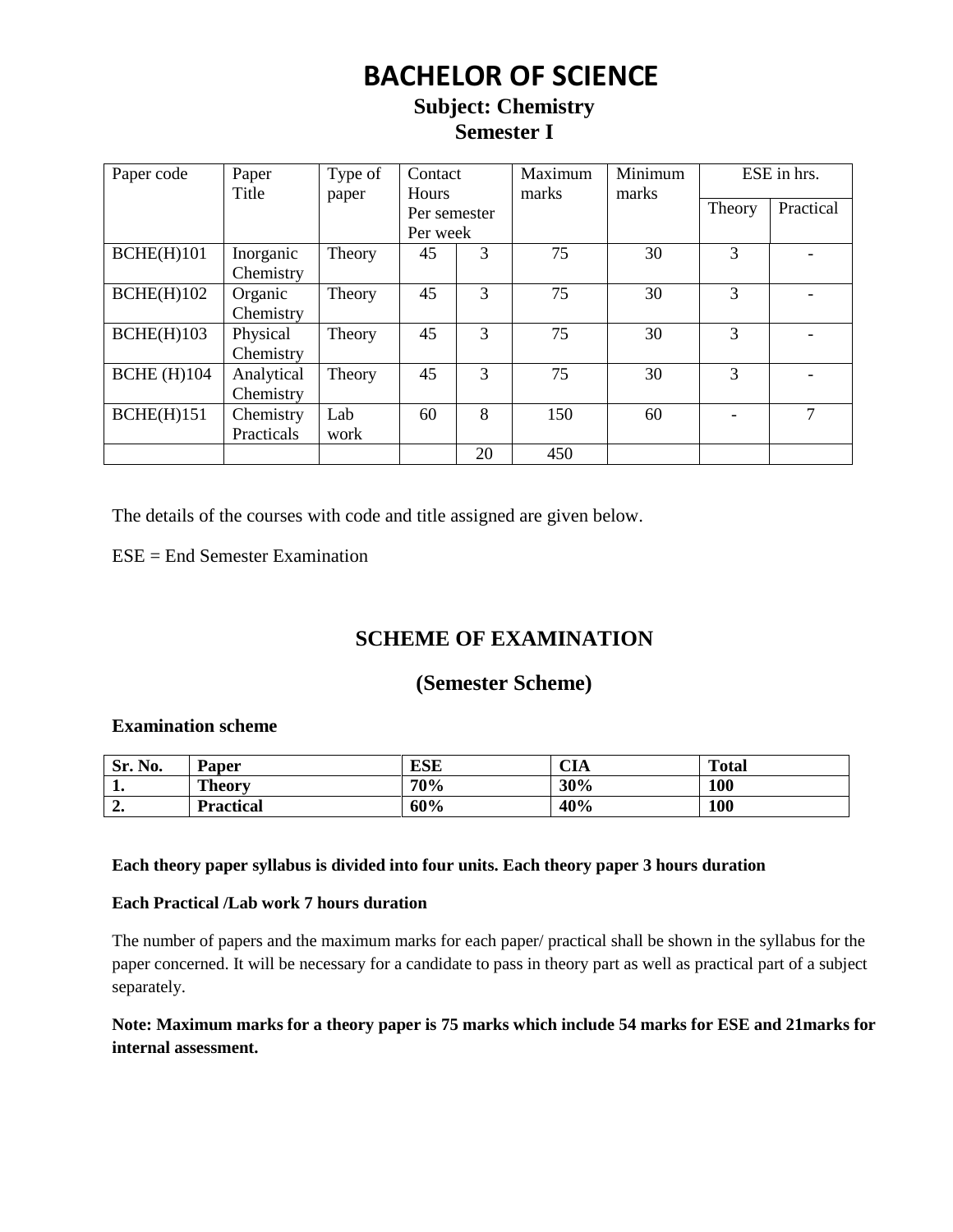| <b>Max.hrs: 3 hrs.</b>                                                                                                                                      | Max. Marks: 75 |                   |          |
|-------------------------------------------------------------------------------------------------------------------------------------------------------------|----------------|-------------------|----------|
| Part A- comprises of ten very short answer questions from all units. Attempt any seven.<br>(It's a compulsory question)                                     |                | $2x7=14$ marks    |          |
| Part B- comprises of eight long answer questions with two questions from each<br>unit. Candidates have to answer any four questions, selecting one question |                |                   |          |
| from each unit.                                                                                                                                             |                | $10x4 = 40$ marks |          |
| <b>Total marks for End Semester Examination</b>                                                                                                             |                | 54 marks          |          |
| Internal Assessment                                                                                                                                         |                | 21 marks          |          |
|                                                                                                                                                             |                | <b>Total</b>      | 75 marks |

**Paper I Inorganic Chemistry BCHE (H) 101 45 Hrs (3hrs/Week)**

#### **Unit I**

#### **Ionic bond**

General characteristics, types of ions, size effects, Radius ratio and coordination number, Madelung constant, Born Haber cycle, Application of lattice energy, polarizing power and polarisability, Fajan's rule, Hydration energy, solubility of ionic compounds, defects in structures, Frenkel and Schottky defects, non- stiochiometric compounds.

Metallic Bond: Qualitative idea of free electron, valence bond and band theories, semiconductors and insulators, conduction in ionic solids, electrical and magnetic properties of solids, introduction to superconductors and superconductivity.

#### **Unit II**

#### **Covalent Bond**

General characteristics, Valence bond theory and its limitations, Directional characteristics of covalent bond, Resonance and resonance energy, hybridization involving s, p and d- orbitals, Valence shell electron pair repulsion (VSEPR) theory for  $H_3O^+$ , NH<sub>3,</sub> H<sub>2</sub>O, SF<sub>4</sub>, ClF<sub>3</sub>, ICl<sub>3</sub>, Shapes of simple inorganic molecules and ions, Dipole moment, percentage ionic character from dipole moment and electronegativity difference.

#### **Unit III**

#### **Molecular Orbital Theory**

Detailed description of linear combination of atomic orbital (LCAO), homonuclear molecules (H<sub>2</sub>, He<sub>2</sub>, B<sub>2</sub>,C<sub>2</sub>, N2, O2,F2) and heteronuclear diatomic molecules (CO, NO) and their ions, comparison of valence bond theory and molecular orbital theories, multicentre bonding in electron deficient molecules, bond strength and bond energy.

#### **Unit IV**

#### **Weak interactions**

Hydrogen bond, theories of hydrogen bonding: Valence bond treatment, weak intermolecular forces of attraction, Van der Waals forces.

#### **Chemistry of noble gases**

Position in the periodic table, discovery, isolation, important compounds of noble gases with special reference to xenon compounds: synthesis, bonding and their stereochemistry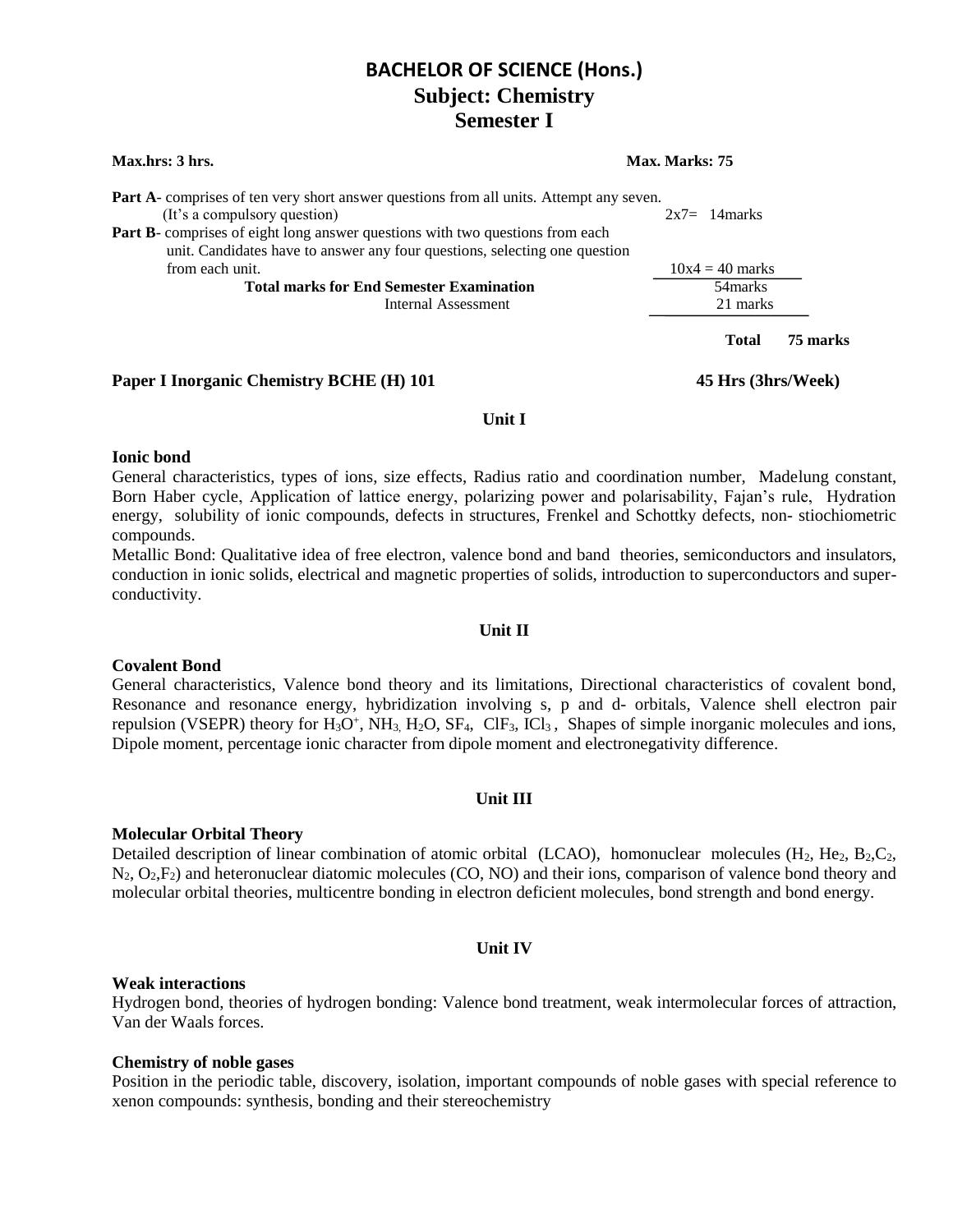#### **Paper II Organic Chemistry BCHE (H) 102 45 Hrs (3hrs/Week)**

#### **Unit I**

#### **Mechanism of organic reaction**

Free radical and ionic reactions, homolytic and heterolytic bond breaking, electrophiles and nucleophiles. Types of organic reactions, energy considerations, transition states, reactive intermediates-Carbocations, carbanions, free radicals, carbenes, arynes and nitrenes with examples. Assigning formal charges on intermediates and other ionic species. Method of determination of reaction mechanism

#### **Unit II**

#### **Alkanes**

Nomenclature of branched and unbranched alkanes, classification of carbon atoms in alkanes, Isomerism in alkanes sources, methods of formation (with special reference of Wurtz reaction, Kolbe reaction, Corey House reaction and decarboxylation of carboxylic acids.) Physical properties and chemical reactions of alkanes, Mechanism of free radical halogenations of alkanes, orientation, reactivity and selectivity.

#### **Cycloalkanes**

Nomenclature, method of formation, chemical reactions, Baeyer strain theory and its limitations. Ring strain in small rings (cyclopropane and cyclobutane), theory of strainless rings. The case of cyclopropane ring: banana bond.

#### **Unit III**

#### **Alkenes**

Nomenclature of alkenes, methods of formation, mechanisms of dehydration of alcohols and dehydrohalogenation of alkyl halides, regioselectivity in alcohol dehydrations. The Saytzeff rule, Hofmann elimination. Physical properties and relative stabilities of alkenes. Chemical reactions of alkenes—mechanism involved in hydrogenations, Markownikoffs rule, hydroboration –oxidation, oxymercuration-reduction. Epoxidation, ozonolysis, hydration, hydroxylation and oxidation with KMnO4, polymerization of alkenes. Subsititution at the allylic and vinylic position of alkenes. Industrial applications of ethylene and propene.

#### **Unit IV**

#### **Dienes**

Nomenclature and classification , isolated, conjugated and cumulated dienes, Structure of allenes and butadiene, methods of formation, polymerization, chemical reactions, 1,2 and 1,4- additions, Diels-Alder reaction.

#### **Alkynes**

Nomenclature, structure and bonding in alkynes, methods of formation. Chemical reactions of alkynes, acidity of alkynes. Mechanism of electrofilic and nucleofilic addition reactions, Hydroborationoxidation, metal – ammonia reduction, oxidation and polymerisation.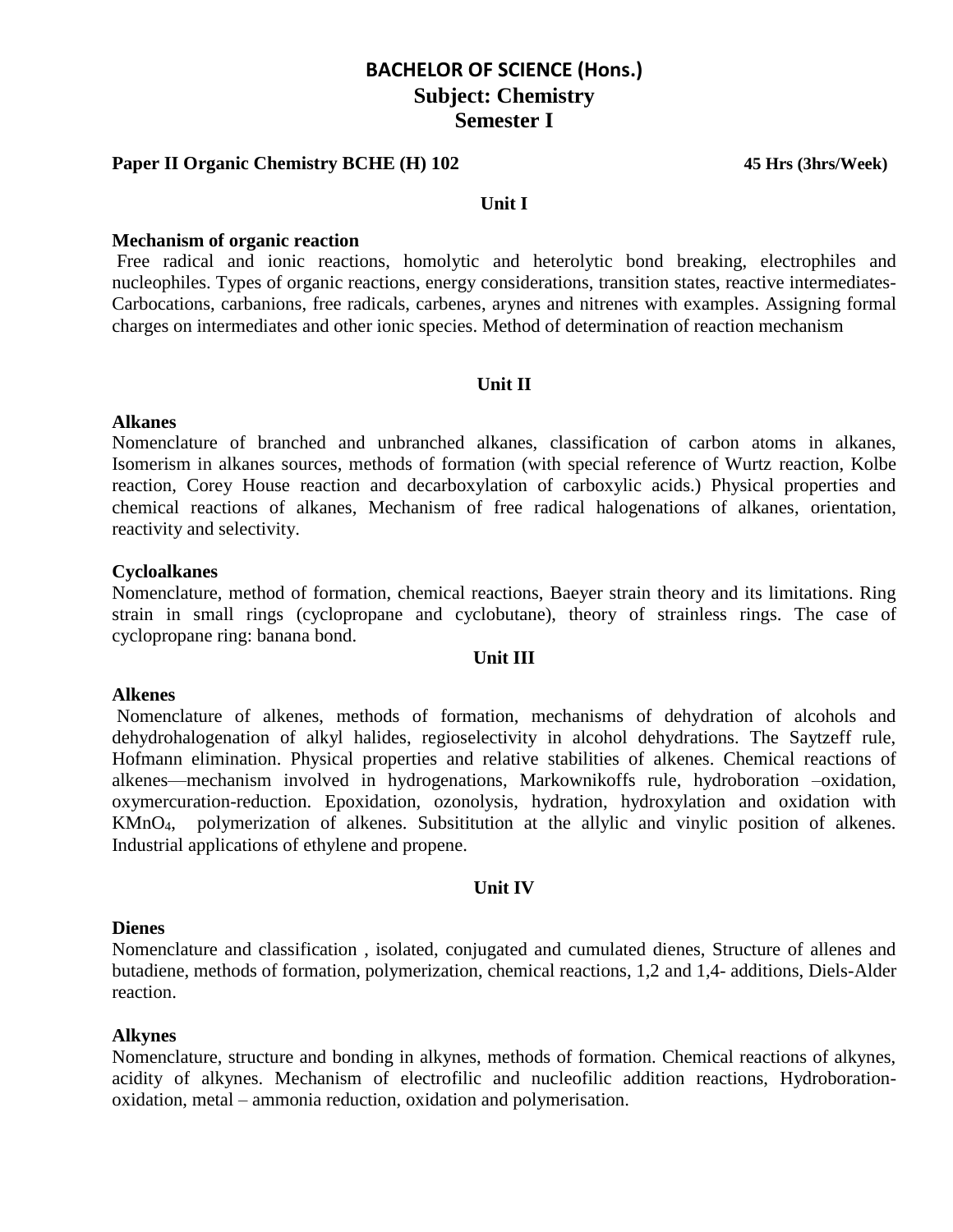#### **Paper III Physical Chemistry BCHE (H) 103 45 Hrs (3hrs/Week)**

#### **Unit I**

#### **Gaseous States**

#### **Ideal Gases**

Concept of molar mass and molar volume. Determination of molar mass of a gas and volatile substance. The barometric distribution law. Maxwell distribution law of molecular velocities. The Maxwell Energy Distribution. The Maxwell Boltzmann distribution law and its experimental verification.

#### **Real Gases**

Causes of deviations from ideal gas behavior. Van der Waal's equation and its implications. Isotherms of V an der Waal's gas. Critical phenomenon and critical constants. Reduced equation of state and the law of corresponding states.

#### **Unit – II**

#### **Liquid State**

Thermal expansion and compressibility, Heat of vaporization. Determination of vapour pressure and heat of vaporization. Disorder in liquid state and structure of liquid water. Intermolecular forces. Cohesion of liquids. Eyring theory of liquids, Liquid crystals: difference between liquid crystal, solid and liquid. Classification, structure and application of liquid crystal.

#### **Unit – III**

#### **Solid State**

Crystalline and amorphous states. Isotropy and anisotropy, Elements of symmetry. Law of rational indices. Weiss and Miller indices and equation of plane in intercept form. Law of constancy of angles. Unit cell and space lattice. Powder method of X-ray examination of crystals.

#### **Unit – IV**

#### **Chemical Kinetics**

Rate, Initial rate, Specific rate, Rate constant and units. Method of determination of initial rate. Order, molecularity and stoichiometry of the reaction. Methods of determination of order of a reaction. Derivation of integrated rate equations-zero order, first order, second order and third order. Graphical applications of these equations for the determination of rate constant. Effect of temperature on the rate constant. Arrhenius equation, energy of activation and its determination. Simple collision theory based on hard sphere model, transition state theory (equilibrium hypothesis). Expression for the rate constant based on equilibrium constant and thermodynamic aspects.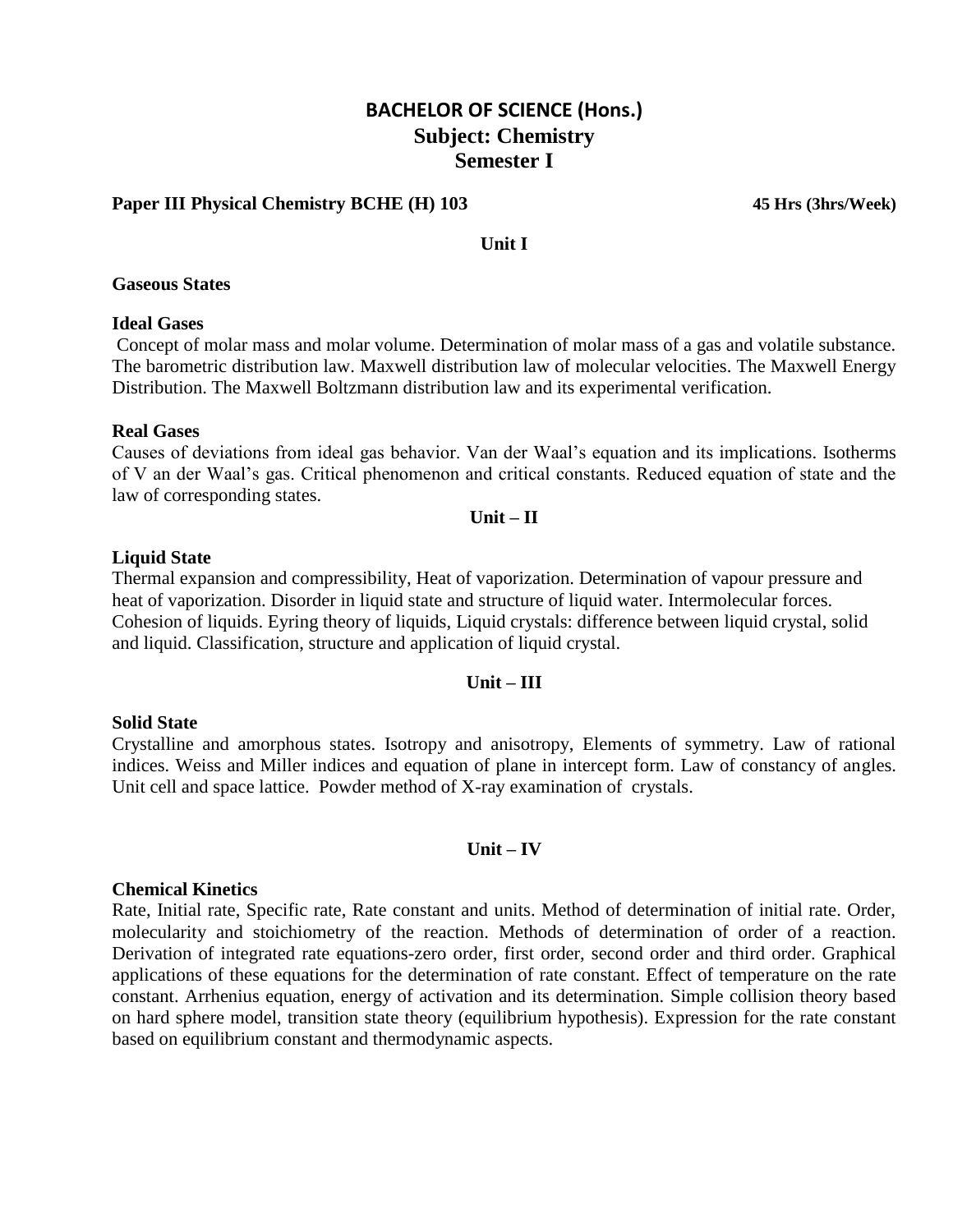**Paper IV Analytical chemistry BCHE (H) 104 45 Hrs (3hrs/Week)**

#### **UNIT I**

Basic concepts in Analytical Chemistry-

Cleaning and calibration of glassware, significant figures, error in analysis, accuracy and precision, Compilation and reliability of results, mean, mode, median, standard deviation, T, Q and F test, correction in analysis.

#### **UNIT II**

#### **Volumetric Analysis**

Basic Principles of Volumetric Analysis. Simple theoretical background of following types of titrations: Iodometric & iodimetric titrations**:** Basic principle, application in standardization of iodine by CuSO4 hypo and H3 AsO3*.*

Redox titrations **:** Standard potential, SHE, electrochemical series, emf calculations, internal & external indicators, applications in  $K_2Cr_2O_7$  oxidation reaction.

Complexometric titrations**:** Types of EDTA titrations, masking and de-masking agents, metal ion indicator, application in estimation of total hardness.

Precipitation titrations**:** Basic principle, application in Volhard's method

#### **UNIT-III**

#### **Gravimetric Analysis**

Principles of Gravimetric Analysis, Precipitation Methods, Super saturation & Precipitation formation and purity of precipitate, Coprecipitation , Postprecipitation, Conditions for precipitation, Precipitation from homogenous solution, washing and ignition of the ppt, masking and demasking agent.

#### **Unit IV**

#### **Solvent Extraction**

Principles and Process of solvent extraction, Distribution law & Partition Coefficient, liquid- liquid extraction, factors favoring solvent extraction, choice of solvent for solvent extraction, stripping, Solid liquid extraction, organic reagents used in solvent extraction.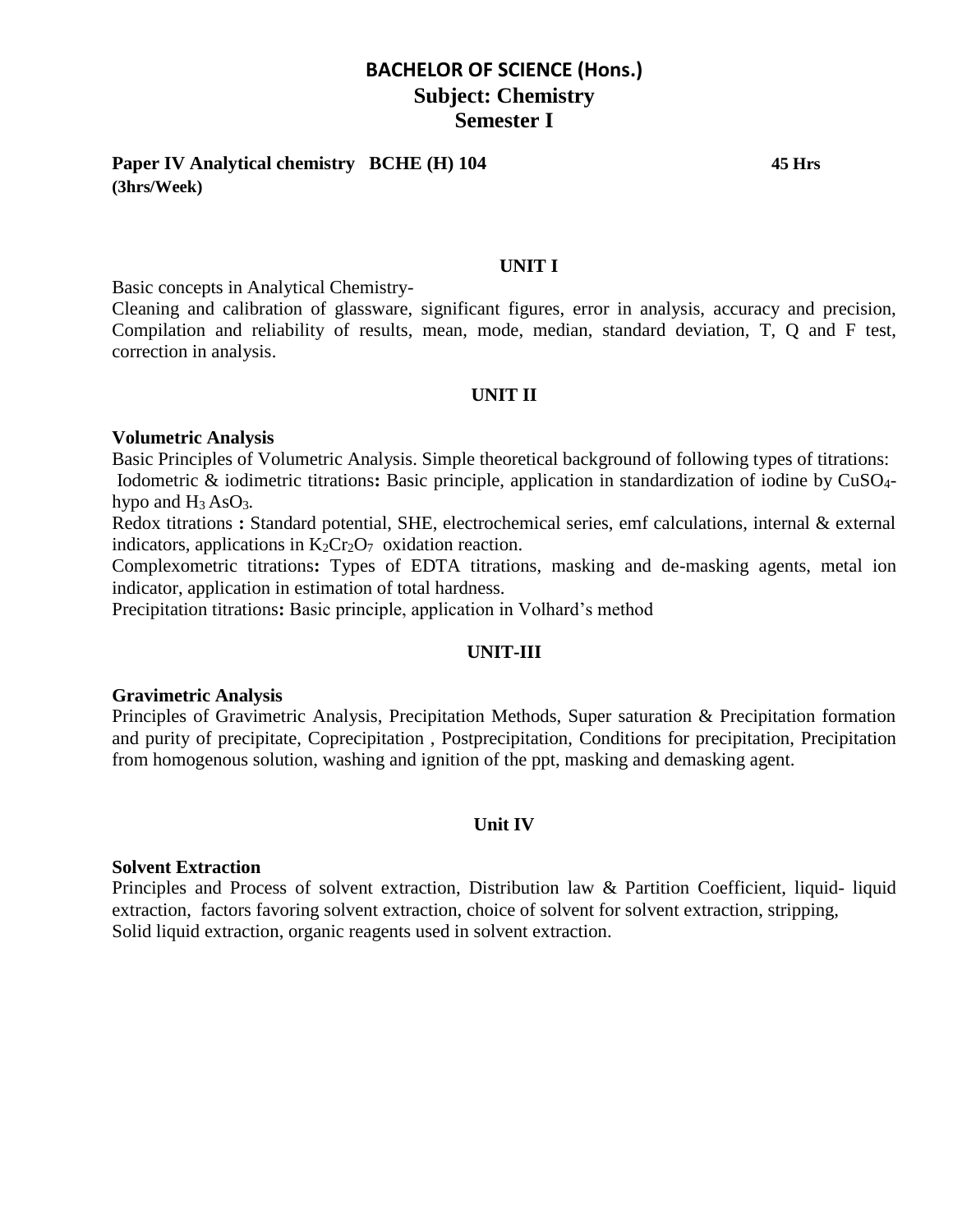**Chemistry Practical BCHE (H) 151 60 hrs (4 hr/week)**

**Practicals** 

**Note: Total marks for each semester practicals is 150, which include 90 marks for ESE and 60 marks for internal assessment.**

| Duration 7 hours |                           |          | Max. Marks: 90 |
|------------------|---------------------------|----------|----------------|
| Experiment no. 1 | Inorganic Chemistry       | 18 marks |                |
| Experiment no. 2 | Organic Chemistry         | 25 marks |                |
| Experiment no. 3 | <b>Physical Chemistry</b> | 25 marks |                |
|                  | Record                    | 11 marks |                |
|                  | Viva                      | 11 marks |                |

#### **Inorganic Chemistry**

Qualitative: To analyse the given mixture containing six radicals (three acidic radicals and six basic radicals including combination test)

#### **Organic Chemistry**

Determination of mixed melting point, melting point and crystallization

Identification of functional groups in organic compounds and preparation of suitable derivative: unsaturation, alcoholic (-OH), phenolic (-OH), aldehydic, ketonic, carboxylic, ester, carbohydrate, nitro, amido, amino, sulphonic acids and halogen derivatives.

#### **Physical Chemistry**

- 1. Determine the relative viscosity of a liquid by using viscometer
- 2. Determine the relative surface tension of a liquid by using stalagmometer
- 3. Determine the heat of neutralization of an acid by alkali
- 4. To determine the percentage composition of a given mixture (non-interacting systems) by viscosity method.
- 5. To determine the percentage composition of a given binary mixture by surface tension method.

#### **Viva**-**Voce and Record**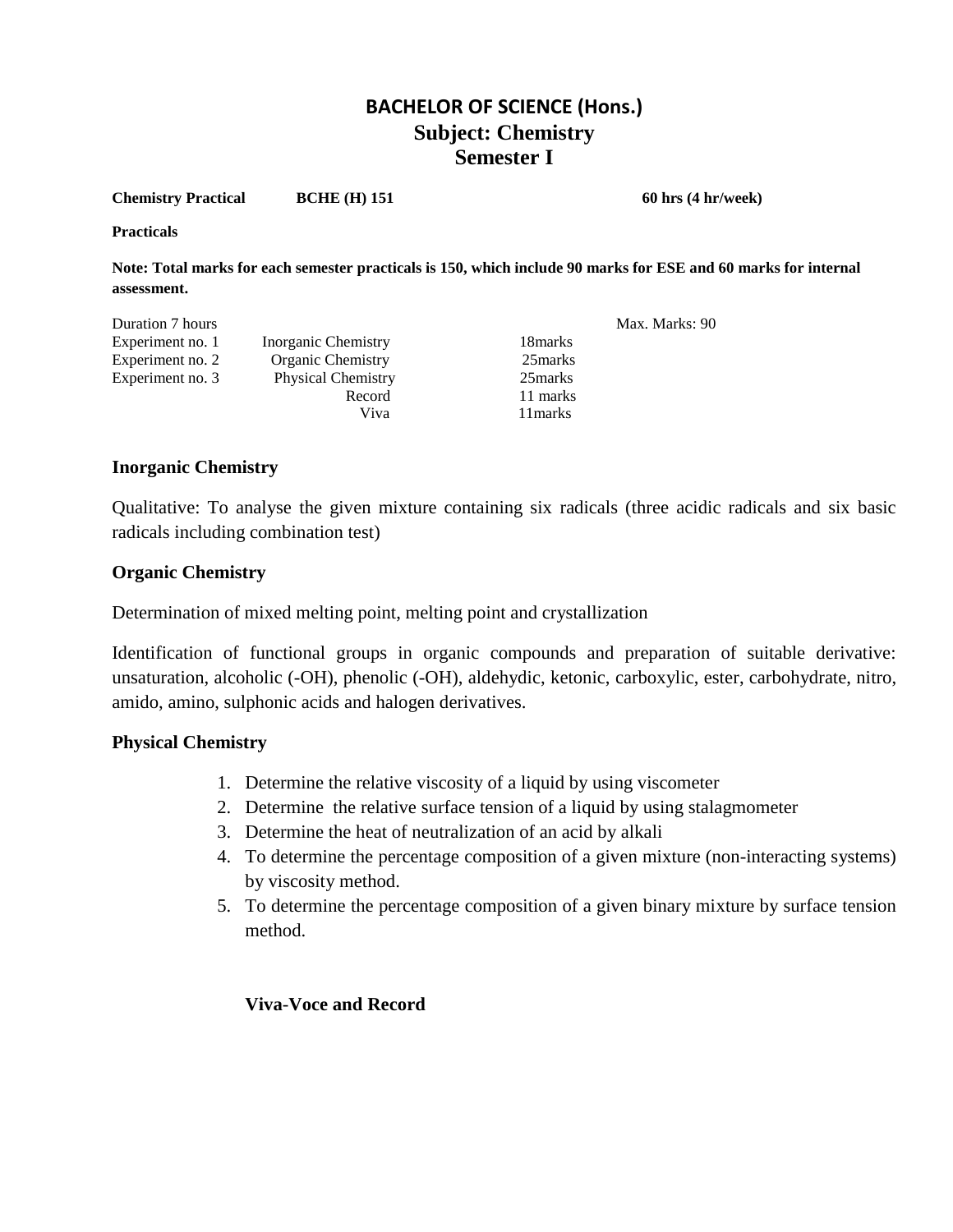## **BACHELOR OF SCIENCE**

## **Subject: Chemistry Semester II**

| Paper code         | Paper<br>Title | Type of<br>paper | Contact<br><b>Hours</b> |    | Maximum<br>marks | Minimum<br>marks |               | ESE in hrs. |
|--------------------|----------------|------------------|-------------------------|----|------------------|------------------|---------------|-------------|
|                    |                |                  | Per semester            |    |                  |                  | Theory        | Practical   |
|                    |                |                  | Per week                |    |                  |                  |               |             |
| BCHE(H)201         | Inorganic      | Theory           | 45                      | 3  | 75               | 30               | 3             |             |
|                    | chemistry      |                  |                         |    |                  |                  |               |             |
| BCHE(H)202         | Organic        | Theory           | 45                      | 3  | 75               | 30               | 3             |             |
|                    | chemistry      |                  |                         |    |                  |                  |               |             |
| BCHE(H)203         | Physical       | Theory           | 45                      | 3  | 75               | 30               | 3             |             |
|                    | chemistry      |                  |                         |    |                  |                  |               |             |
| <b>BCHE</b> (H)204 | Analytical     | Theory           | 45                      | 3  | 75               | 30               | $\mathcal{R}$ |             |
|                    | chemistry      |                  |                         |    |                  |                  |               |             |
| BCHE(H)251         | Chemistry      | Lab              | 60                      | 8  | 150              | 60               |               | 7           |
|                    | Practicals     | work             |                         |    |                  |                  |               |             |
|                    |                |                  |                         | 20 | 450              |                  |               |             |

The details of the courses with code and title assigned are given below.

ESE = End Semester Examination

## **SCHEME OF EXAMINATION**

## **(Semester Scheme)**

#### **Examination scheme**

| No.<br>Sr.  | <b>Paper</b>     | ESE | <b>CIA</b> | <b>Total</b> |
|-------------|------------------|-----|------------|--------------|
| . .         | <b>Theory</b>    | 70% | 30%        | 100          |
| $\sim$<br>" | <b>Practical</b> | 60% | 40%        | 100          |

#### **Each theory paper syllabus is divided into four units. Each theory paper 3 hours duration**

#### **Each Practical /Lab work 7 hours duration**

The number of papers and the maximum marks for each paper/ practical shall be shown in the syllabus for the paper concerned. It will be necessary for a candidate to pass in theory part as well as practical part of a subject separately.

#### **Note: Maximum marks for a theory paper is 75 marks which include 54 marks for ESE and 21marks for internal assessment.**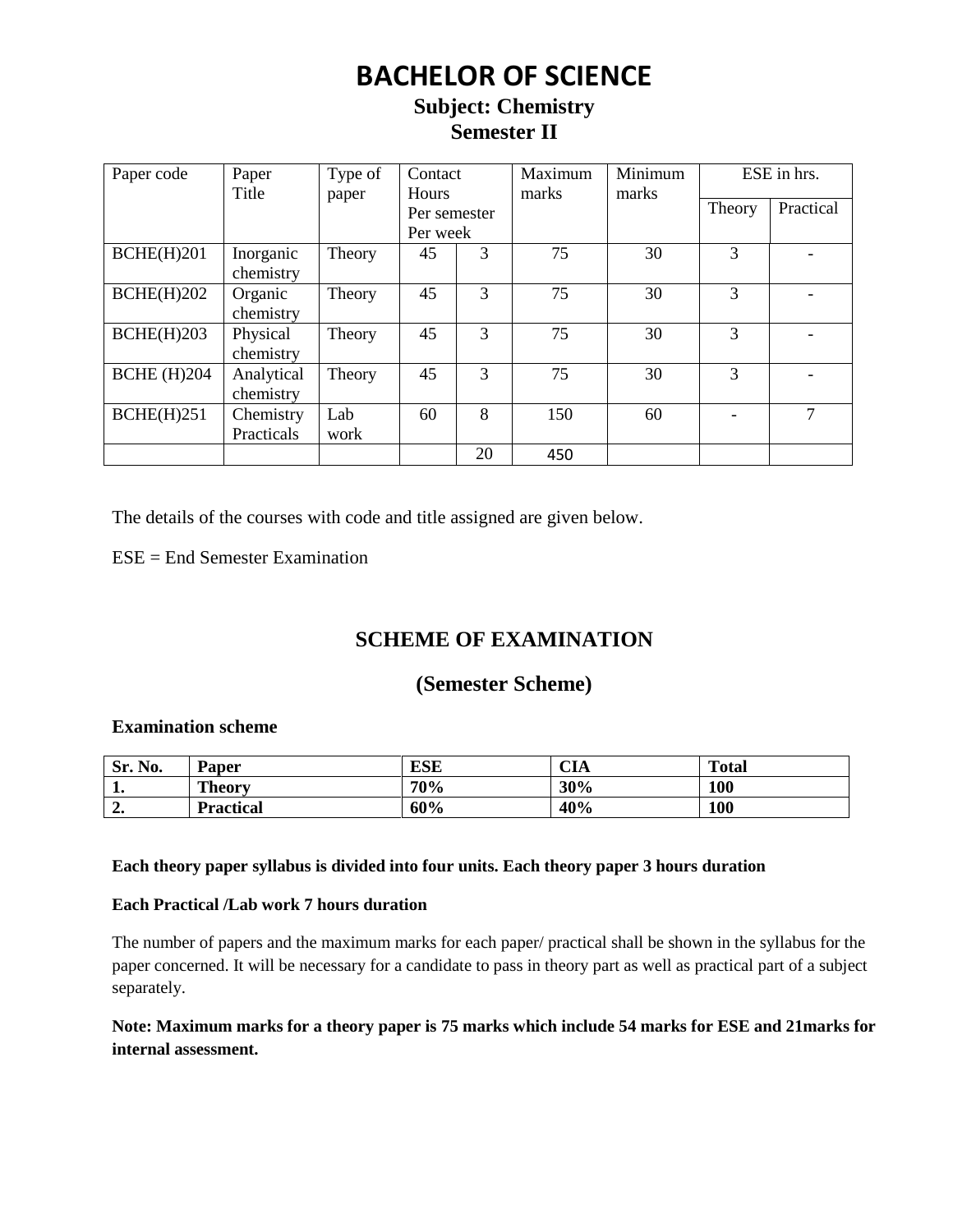| Max.hrs: 3 hrs.                                                                                                                                                                                                                                                                                      | Max. marks: 75     |  |  |
|------------------------------------------------------------------------------------------------------------------------------------------------------------------------------------------------------------------------------------------------------------------------------------------------------|--------------------|--|--|
| <b>Part A</b> -comprises of ten very short answer questions from all units. Attempt any seven.<br>(It's a compulsory question)<br><b>Part B-</b> comprises of eight long answer questions with two questions from each<br>unit. Candidates have to answer any four questions, selecting one question | $2x7=$<br>14 marks |  |  |
| from each unit.                                                                                                                                                                                                                                                                                      | $10x4 = 40$ marks  |  |  |
| <b>Total marks for End Semester Examination</b>                                                                                                                                                                                                                                                      | 54 marks           |  |  |
| Internal Assessment                                                                                                                                                                                                                                                                                  | 21 marks           |  |  |
|                                                                                                                                                                                                                                                                                                      | 75 marks<br>'Fotal |  |  |

#### **Paper I Inorganic Chemistry BCHE (H) 201 45 Hrs (3hrs/Week)**

#### **Unit I**

#### **s-Block Elements**

Comparative study, diagonal relationships, salient features of hydrides, solvation and complexation tendencies including their function in biosystems and introduction to alkyls and aryls.

#### **Unit II**

#### **Periodicity of p- block elements**

Comparative study of p-block elements and group trends, electronic configuration, physical and chemical properties, atomic and ionic radii, ionization potentials, electron affinity, electronegativity and oxidation states, catenation, inert pair effect.

#### **Unit III**

#### **Compounds of p- block elements**

Hydrides of boron, diborane and higher boranes, borazines, borohydrides, fullerenes, carbides, flurocarbons, silicates (structural principle), silicones, oxygen fluorides, peracids of sulphur, tetrasulphur tetranitride, basic properties of halogens, interhalogen compounds and polyhalides.

#### **Unit IV**

#### **d-block elements**

#### **Chemistry of elements of first transition series**

Electronic configuration and comparative study with respect to atomic and ionic radii, oxidation states, ionization potential, Redox potential, oxidation state diagrams on the basis of redox potentials, binary compounds and complexes illustrating relative stability of their oxidation states, coordination number and geometry, metallic nature , magnetic properties, catalytic activity, colour and spectral properties of transition metal ions.

#### **Chemistry of second and third transition series**

Electronic configuration, general characteristics, comparative treatment with their 3-d analogues in respect to atomic and ionic radii, oxidation states, magnetic behaiour, spectral properties and stereochemistry.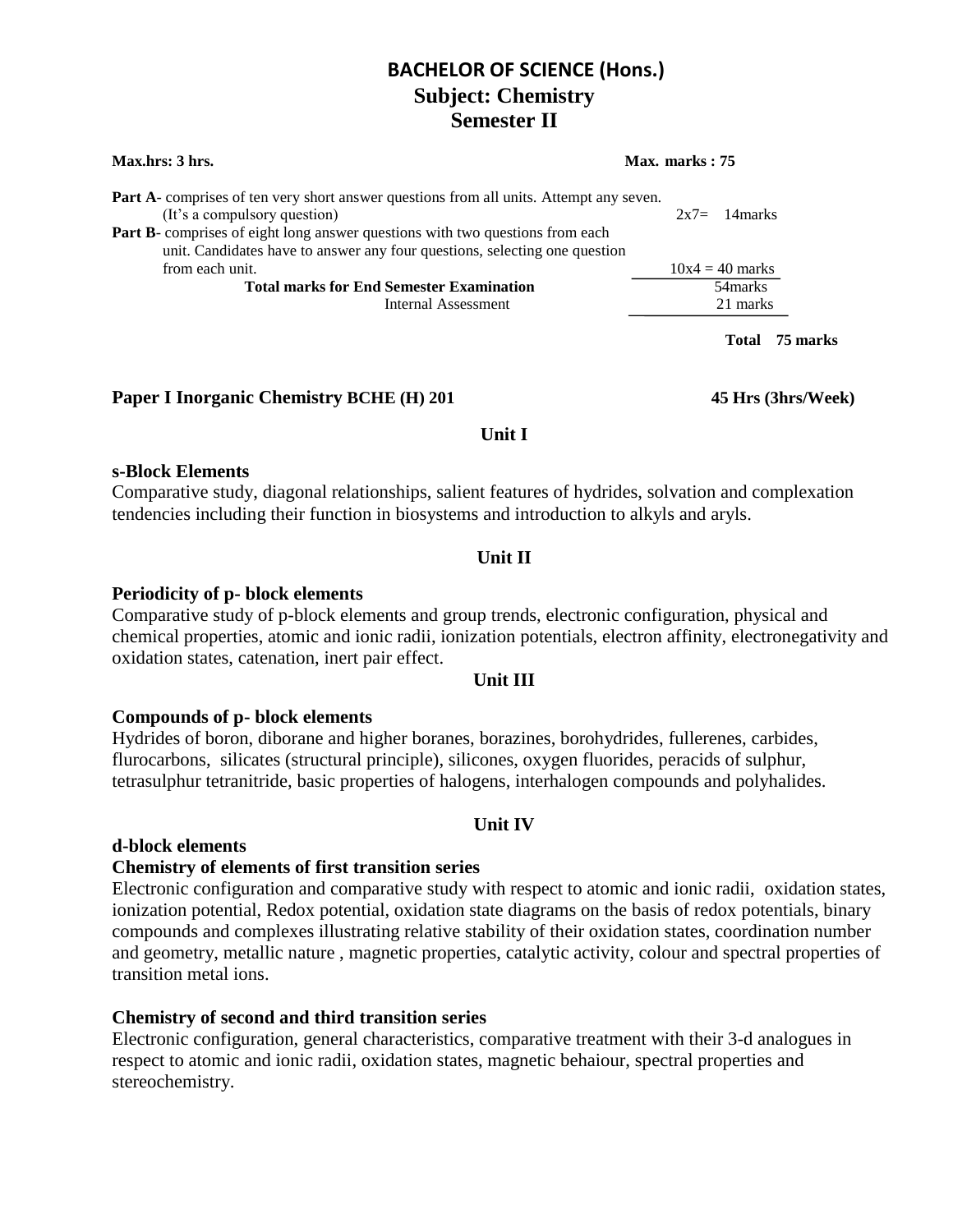#### **Paper II Organic Chemistry BCHE (H) 202 45 Hrs (3hrs/Week)**

#### **Unit I**

#### **Stereochemistry of organic compounds**

Concept of isomerism, type of isomerism. Optical isomerism; elements of symmetry, molecular chirality, Enantiomers, Chiral and achiral molecules with two stereogenic centres, distereomers Threo, and erythro diastereomers, meso compounds. Resolution of enantiomers , inversion, retention and racemisation, Relative and absolute configuration, sequence rule, D&L and R&S system of nomenclature.

#### **Geometrical isomerism**

Determination of configuration of geometrical isomers, E&Z- system of nomenclature, geometric isomerism in oximes and in alicyclic compounds.

#### **Conformational isomerism**

Conformational analysis of ethane and n-butane. Newman projection and Sawhorse formulae. Fischer and flying wedge formula. Difference between configuration and conformation.

#### **Unit II**

#### **Arenes and Aromaticity**

Nomenclature of benzene derivatives. The aryl group, aromatic nucleus and side chain. Structure of benzene, molecular formula and Kekule structure. Stability and carbon-carbon bond length of benzene, resonance structure, MO picture.

#### **Aromaticity**

The Huckel's rule and its application

#### **Unit III**

#### **Aromatic Electrophilic Substitution**

General pattern of the mechanism, role of sigma and pi complexes. Mechanism of nitration, halogenations, sulphonation, mercuration and Friedel Craft reaction , effect of substituent groups (inductive, mesomeric/Resonance and hyperconjugative effect). Activating and deactivating groups, determination of orientation upto disubstituted derivatives, ortho/para ratio. Birch reduction. Method of formation of chemical reaction of benzene , alkyl benzenes and biphenyl.

#### **Unit IV**

#### **Alkyl and Aryl Halides**

Nomenclature and classes of alkyl halides, methods of formation, chemical reactions. Mechanism of nucleophilic substitution, reaction of alkyl halides,  $SN<sup>1</sup>$  and  $SN<sup>2</sup>$  reaction with energy profile diagram. Methods of formation of aryl halides, nuclear and side chain reaction. The addition-elimination and the elimination addition mechanism of nucleofilic aromatic substitution reaction. Relative reactivities of alkyl halides v/s allyl, vinyl and aryl halides. Synthesis and uses of DDT and BHC.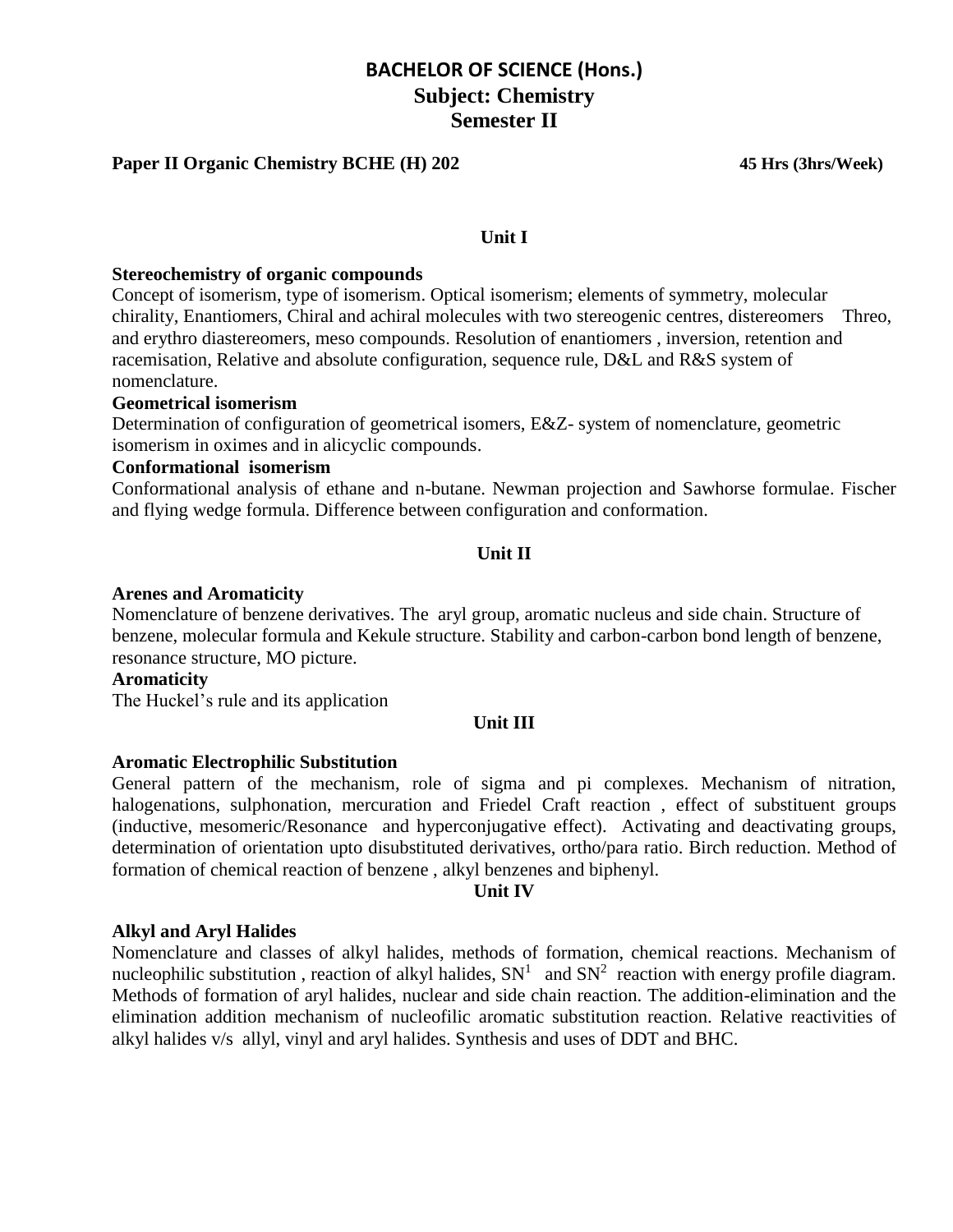#### **Paper III Physical Chemistry BCHE (H) 203 45 Hrs (3hrs/Week)**

#### **Unit – I**

#### **Thermodynamics**

Definition of thermodynamic terms. Concept of work and heat. Work of expansion and compression. Zeroeth law of thermodynamics. First law of thermodynamics, Exact and Inexact differentials. First law of thermodynamics under isothermal and adiabatic conditions respectively. Enthalpy and changes at constant temperature and pressure. Concept of  $C_p$  and  $C_v$  and their thermodynamic relationship.

#### **Unit – II**

#### **Thermochemistry**

Standard state, standard enthalpy of formation-Hess's law of heat summations and its applications, Heat of reaction at constant pressure and constant volume. Enthalpy of neutralization. Bond dissociation energy and its calculation from thermochemical data, temperature dependence of enthalpy. Kirchoff's equation.

#### **Unit – III**

#### **Solutions**

Solutions of gases in liquids, Henry's law and its application to respiration. Solutins of solids in liquids and distribution law. Distribution law and extraction processes.

Osmosis, Osmotic Pressure, Determination of osmotic pressure. Lowering of vapour pressure. Relative lowering of vapour and Roult's law. Depression in freezing point and elevation in boiling point. Vant Hoff's factor and its implications.

#### **Unit – IV**

#### **Colloidal State**

Definition of colloids, Classification of colloids. Solids in liquids (sols): Properties-kinetic, optical and electrical. Stability of colloids, protective action, Hardy Schulz law, Gold number. Liquids in solids (gels): classification, preparation and properties, inhibition, general applications of colloids. Liquid in liquid (emulsions): types of emulsions, preparation. Emulsifiers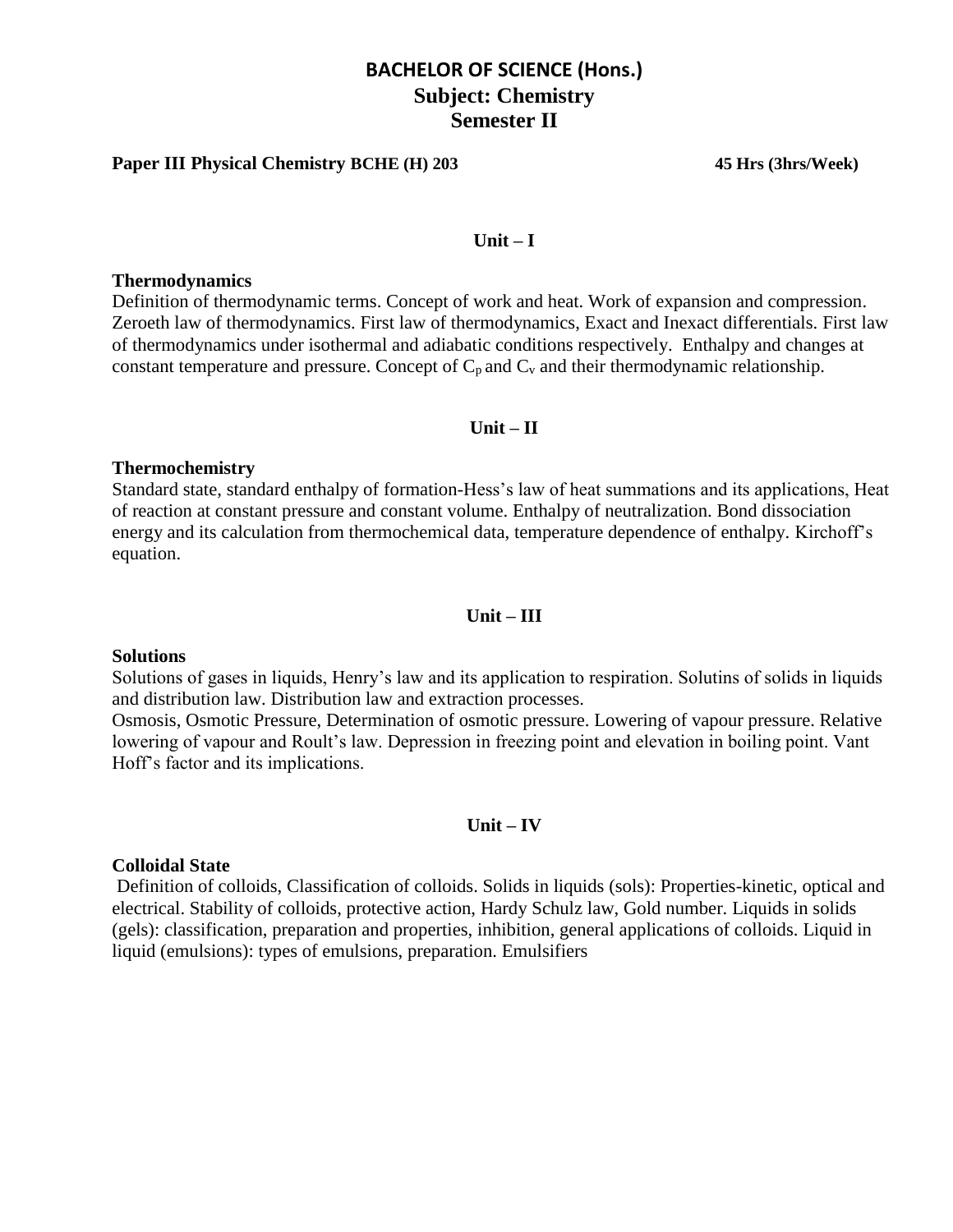#### **Paper IV Analytical chemistry BCHE (H) 204 45 Hrs (3hrs/Week)**

#### **Unit I**

Distillation methods of organic solvents, steam, fractional, vacuum and molecular distillations, monometers and monostates, Analysis of oils and fats, saponification value, iodine value, RM value, acid value.

Quantitative estimation of following functional groups- alcoholic, phenolic, carboxylic acids and unsaturated groups (olefinic & acetylenic).

#### **Unit II**

#### **Polarimetry**

Basic principle, instrumentation, experimental techniques, determination of (a) specific rotation of a substance(b) concentration of substance & applications. An elementary idea of refractrometry, interferometry- circular dichroism & optical rotatory dispersion.

#### **Unit III**

#### **Water pollutants and their analysis**

Water analysis pollutants, analysis of water for dissolved oxygen, BOD and COD, Biological Treatment methods, prevention of water pollution by treatment of industrial wastes with special reference to cement industry, fertilizer industries and dyeing industries.

#### **Unit IV**

#### **Air Pollution**

General consideration types of air pollutants, unit of measurement sampling monitoring and analysis of CO and  $SO<sub>2</sub>$  in atmosphere effect of air pollutants on plants and human health method for pollution control, specially for pollution by automobiles.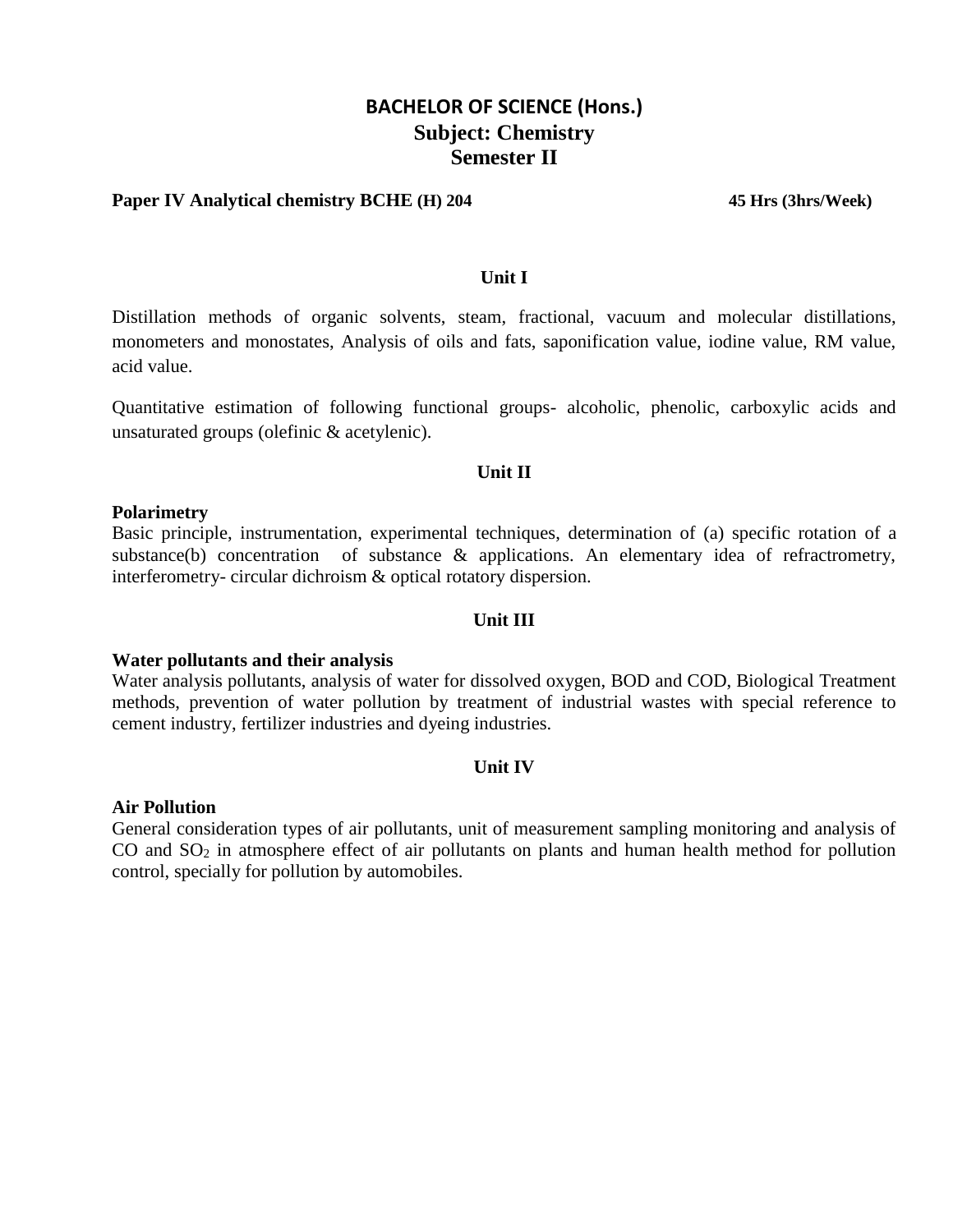**Chemistry Practical BCHE(H) 251** 60 hrs (4 hr/week)

**Practicals** 

**Note: Total marks for each semester practicals is 150, which include 90 marks for ESE and 60 marks for internal assessment.**

| Duration 7 hours |                           |          | Max. Marks: 90 |
|------------------|---------------------------|----------|----------------|
| Experiment no. 1 | Inorganic Chemistry       | 18 marks |                |
| Experiment no. 2 | Organic chemistry         | 25 marks |                |
| Experiment no. 3 | <b>Physical Chemistry</b> | 25 marks |                |
|                  | Record                    | 11 marks |                |
|                  | Viva                      | 11 marks |                |

#### **Inorganic Chemistry**

Qualitative: To analyze the given mixture containing six radicals (three acidic radicals and six basic radicals including fluoride, borate, oxalate and phosphate) and excluding insoluble.

#### **Organic Chemistry**

Identification of simple organic compounds by functional group determination and preparation of suitable derivatives.

#### **Physical Chemistry**

 1. To study the solubility curve of phenol in water and hence study the effect of separate addition of substances such as naphthalene, potassium chloride and acetic acid.

2. Determination of pH of different buffer solutions and evaluate the pk of an acid by Handerson equation.

3. Determine the molecular complexity of benzoic acid in benzene by distribution law

4. Determine the heat of reaction and verify Hess's law.

#### **Viva**-**Voce and Record**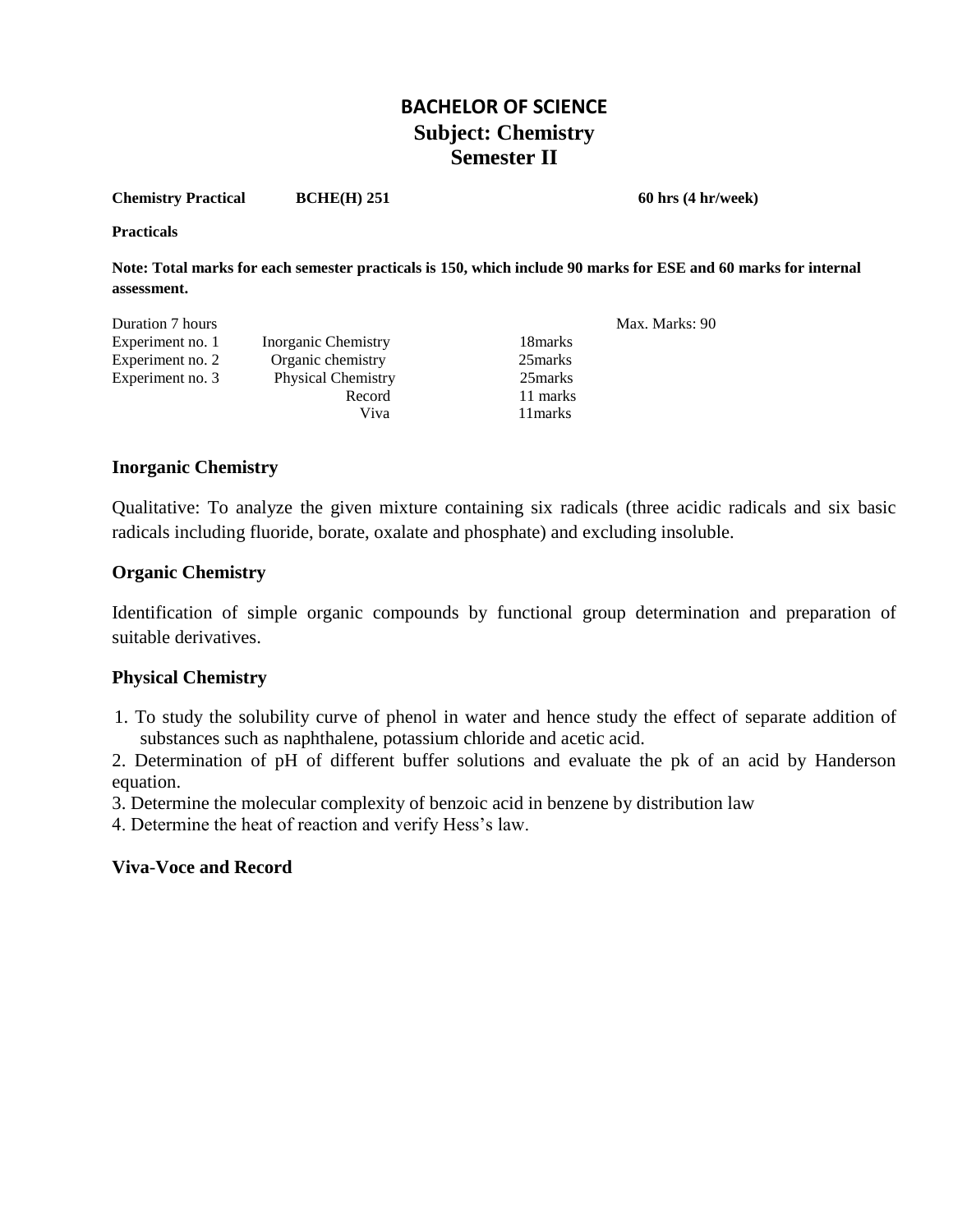## **BACHELOR OF SCIENCE**

## **Subject: Chemistry Semester III**

| Paper code         | Paper<br>Title          | Type of<br>paper | Contact<br><b>Hours</b>  |    | Maximum<br>marks | Minimum<br>marks |               | ESE in hrs. |
|--------------------|-------------------------|------------------|--------------------------|----|------------------|------------------|---------------|-------------|
|                    |                         |                  | Per semester<br>Per week |    |                  |                  | Theory        | Practical   |
| <b>BCHE(H)301</b>  | Inorganic<br>chemistry  | Theory           | 45                       | 3  | 75               | 30               | 3             |             |
| <b>BCHE(H)302</b>  | Organic<br>chemistry    | Theory           | 45                       | 3  | 75               | 30               | $\mathcal{R}$ |             |
| $BCHE(H)$ 303      | Physical<br>chemistry   | Theory           | 45                       | 3  | 75               | 30               | 3             |             |
| <b>BCHE</b> (H)304 | Analytical<br>chemistry | Theory           | 45                       | 3  | 75               | 30               | $\mathcal{R}$ |             |
| <b>BCHE(H)351</b>  | Chemistry<br>Practicals | Lab<br>work      | 60                       | 8  | 150              | 60               |               | 7           |
|                    |                         |                  |                          | 20 | 450              |                  |               |             |

The details of the courses with code and title assigned are given below.

 $ESE = End$  Semester Examination

## **SCHEME OF EXAMINATION**

### **(Semester Scheme)**

#### **Examination scheme**

| Sr. No. | Paper            | ESE | $\sim$ t $\,$<br>UА | <b>Total</b> |
|---------|------------------|-----|---------------------|--------------|
| л.      | <b>Theory</b>    | 70% | 30%                 | 100          |
| ە ب     | <b>Practical</b> | 60% | 40%                 | 100          |

#### **Each theory paper syllabus is divided into four units. Each theory paper 3 hours duration**

#### **Each Practical /Lab work 7 hours duration**

The number of papers and the maximum marks for each paper/ practical shall be shown in the syllabus for the paper concerned. It will be necessary for a candidate to pass in theory part as well as practical part of a subject separately.

**Note: Maximum marks for a theory paper is 75 marks which include 54 marks for ESE and 21marks for internal assessment.**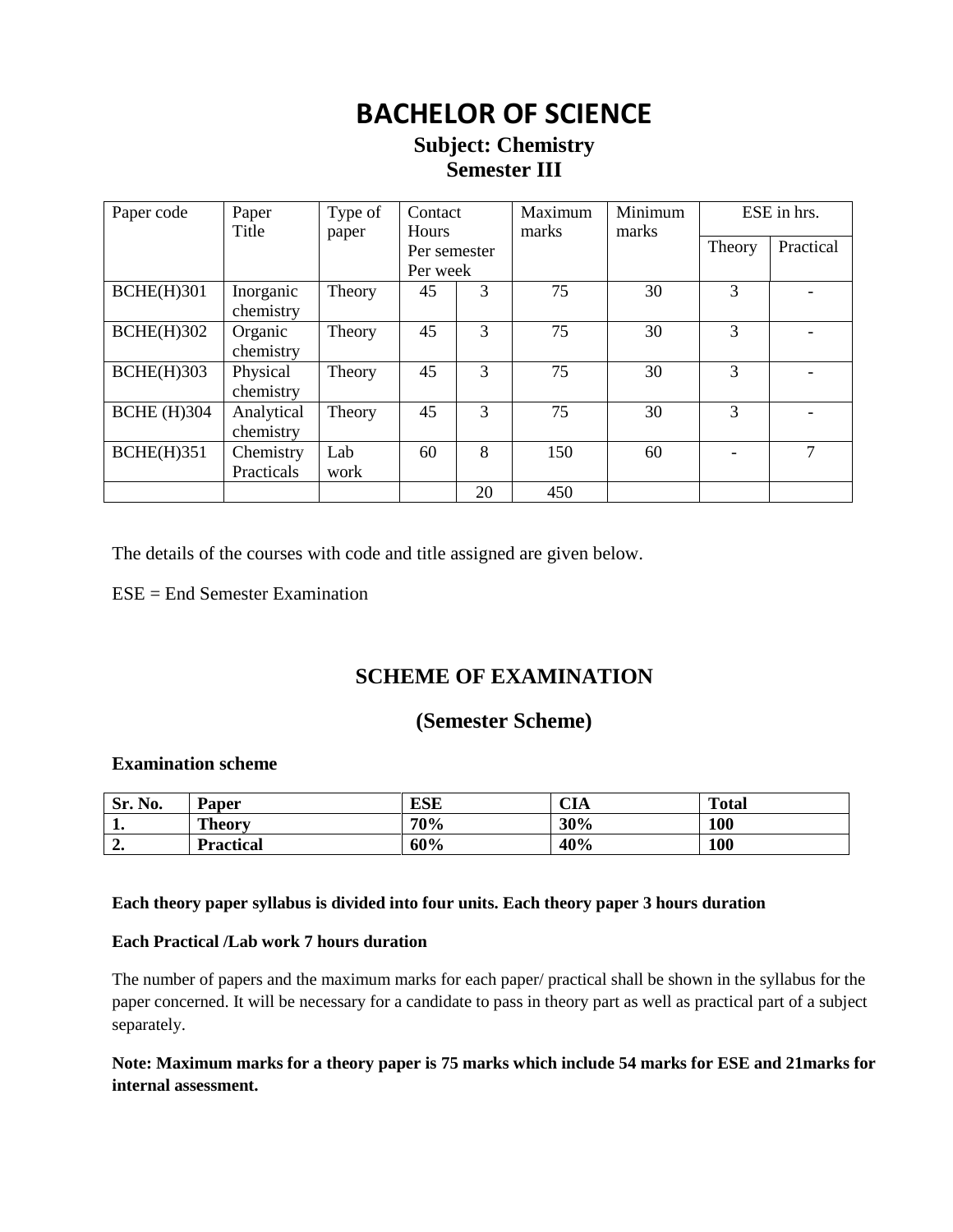#### **Max.hrs: 3 hrs.** Max. **marks : 75**

| <b>Part A</b> -comprises of ten very short answer questions from all units. Attempt any seven. |                         |
|------------------------------------------------------------------------------------------------|-------------------------|
| (It's a compulsory question)                                                                   | $2 \times 7 = 14$ marks |
| <b>Part B</b> -comprises of eight long answer questions with two questions from each           |                         |
| unit. Candidates have to answer any four questions, selecting one question                     |                         |
| from each unit.                                                                                | $10x4 = 40$ marks       |
| <b>Total marks for End Semester Examination</b>                                                | 54 marks                |
|                                                                                                |                         |
| Internal Assessment                                                                            | 21 marks                |

#### **Paper I Inorganic Chemistry BCHE (H) 301 45 Hrs (3hrs/Week)**

**Total 75 marks**

#### **Unit I**

#### **Acids and Bases**

Theories: Arrhenius (Water- ion system), Bronsted- Lowry (The proton donor acceptor system), The Lux-Flood (oxide ion concept), solvent system and solvolysis and lewis concepts of acids and bases (The electron donor acceptor concept). Classification of acids and bases as hard and soft. Pearson's HSAB concept, acid- base strength and hardness and softness, symbiosis, theoretical basis of hardness and softness, electronegativity and hardness and softness.

#### **Unit II**

#### **Non-aqueous solvents**

Physical properties of solvent, types of solvent and their general characteristics, reactions in nonaqueous solvents with reference to liq.  $NH<sub>3</sub>$ , liq.  $SO<sub>2</sub>$  and liq.HF.

#### **Unit III**

#### **Oxidation and Reduction**

redox potential data and their analysis, redox stability in water, disproportionation, frost, latimer and pourbaix diagrams, application of redox data in the extraction of the elements.

#### **Unit IV**

#### **Chemistry of Lanthanide Elements**

General study, occurrence and isolation, Electronic configuration, oxidation states and ionic radii, lanthanide contraction and its consequenses, magnetic properties, complex formation of lanthanide compounds.

#### **Chemistry of Actinides**

General study, chemistry of separation of Np, Pu and Am from U, electronic configuration, oxidation states, magnetic properties, complexation behavior, comparison of lanthanide and actinide. Superheavy elements.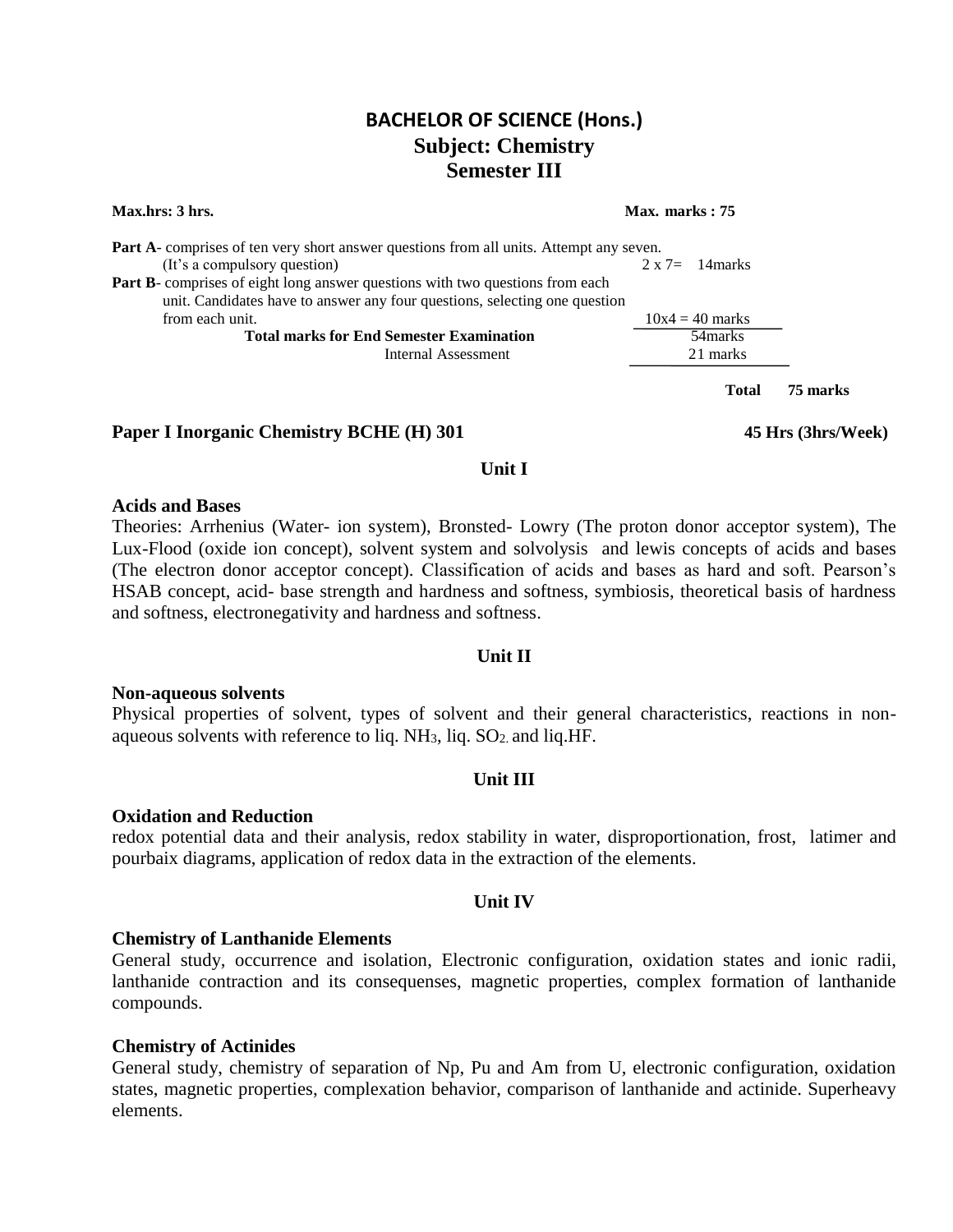#### **Paper II Organic Chemistry BCHE (H) 302 45 Hrs (3hrs/Week)**

#### **Unit I**

#### **Alcohols**

Classification and nomenclature. Monohydric alcohols : primary, secondary and tertiary alcohols, Methods of preparation. Hydrogen bonding, acidic nature, reaction of alcohols. Dihydric alcohols- nomenclature, methods of formation, chemical reactions of vicinal glycols, oxidation cleavage  $[Pb(OAc)_4]$  and  $HIO_4]$  and pinacol-pinacolone rearrangement. Trihydric alcohols- nomenclature , methods of formation, chemical reactions of glycerol.

#### **Unit II**

#### **Phenol**

Nomenclature, structure and bonding, preparation of phenols, physical properties and acidic character. Comparative acidic strength of alcohols and phenols, resonance stabilization of phenoxide ion, reaction of phenols. Mechanisms of Fries rearrangement, Claisen rearrangement. Gattermann synthesis, Hauben-Hoesch reaction, Lederer Manasse reaction and Reimer Tiemann reaction.

#### **Unit III**

#### **Aldehyde and ketones**

Nomenclature and structure of the carbonyl group. Synthesis of aldehyde and ketones with particular reference to the synthesis of aldehydes from acid chlorides, synthesis of aldehyde and ketones using 1, 3 dithianes, synthesis of ketones from nitriles and from carboxylic acids. Physical properties, reactivity, Mechanism of nucleophilic additions to carbonyl group with particular emphasis on benzoin, aldol, perkin and Knovenagel condensations, condensation with ammonia and its derivatives. Wittig reaction, Mannich reaction, use of acetals as protecting group, oxidation of aldehyde and ketones, Cannizzaro reaction, Bayer Villiger oxidation of ketones, MPV, Clemmensen's reduction, Wolf Kishner reduction, LiAlH4 and NaBH4 reduction, Halogenation of enolizable ketones.

#### **Unit IV**

#### **Organic synthesis via Enolates**

Acidity of α hydrogens, alkylation of diethyl malonate and ethyl acetoacetate. Synthesis of ethylacetoacetate; The Claisen condensation. Keto-enol tautomerism of ethyl acetoacetate. Alkylation of 1,3- dithianes, alkylation and acylation of enamines.

#### **Ethers and epoxides**

Nomenclature of ethers and methods of their formation, physical properties, chemical reactionscleavage and auto oxidation, Ziesel 's method. Synthesis of epoxides. Acid and base- catalyzed ring opening of *epoxides*, orientation of epoxide ring opening; reactions of Grignard and organolithium reagents with epoxides.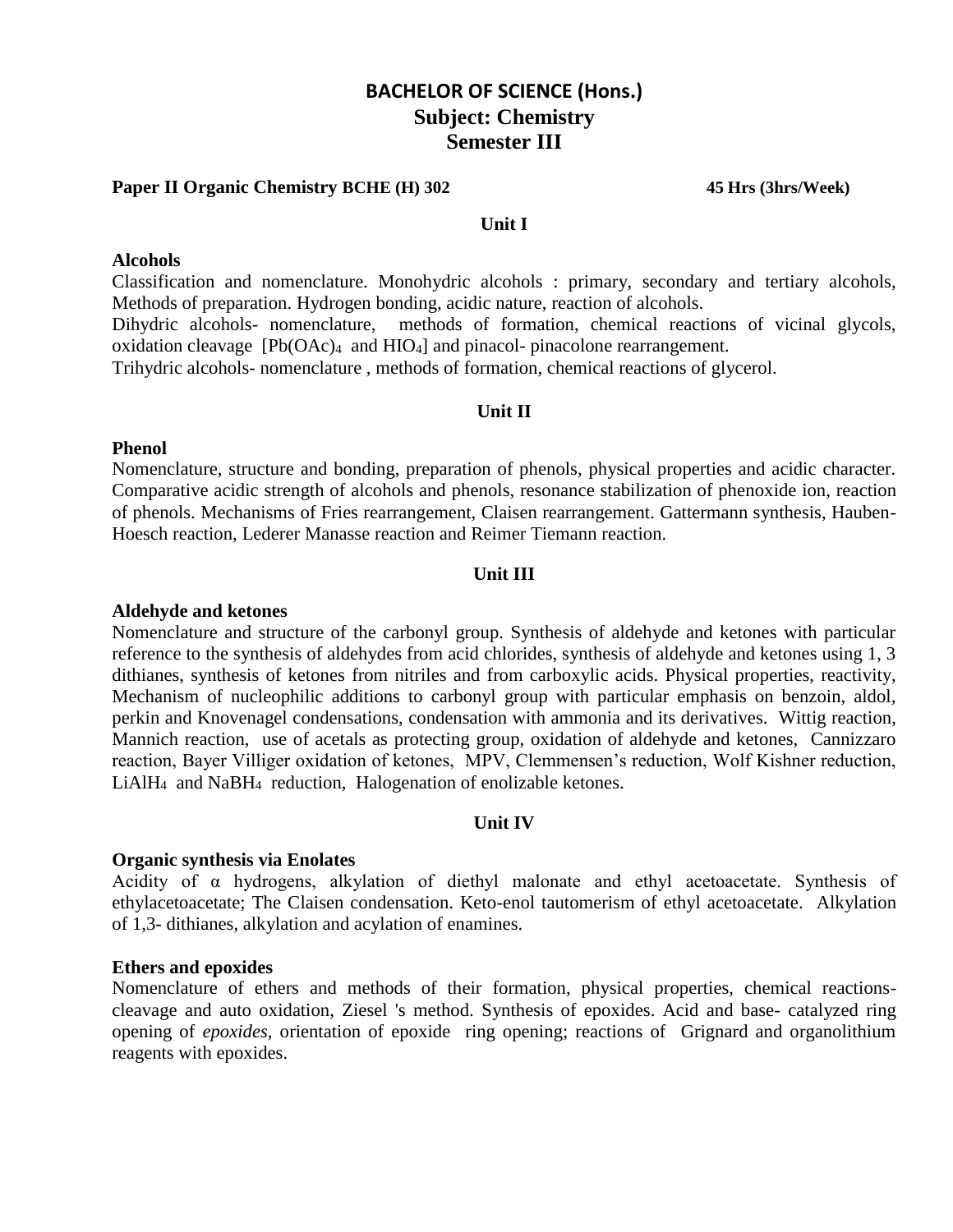#### **Paper III Physical Chemistry BCHE (H) 303 45 Hrs (3hrs/Week)**

#### **Unit –I**

#### **Electrochemistry-I**

Electrolytic conduction,specific, equivalent and molar conductivities and their determination. Variation of conductance with dilution. Effect of temperature, pressure, solvent and viscosity on conductance. Kohlrausch's law and its applications in determination of

- 1. Degree of dissociation and dissociation constants of weak acids
- 2. Solubility of sparingly soluble salts
- 3. Hydrolysis constant
- 4. Ionic product of water

#### **Unit – II**

#### **Electrochemistry-II**

Inter-ionic attraction theory, quantitative treatment of theory of strong electrolytes, verification of the Debye-Huckel Onsagar equation, activity and activity coefficient, ionic strength. Transference number and its determination by Hittorf's method and moving boundary method.Abnormal transference numbers. Applications of conductance measurements, degree of dissociation of weak electrolytes, ionic product of water, solubility and solubility product of sparingly soluble salts, hydrolysis constant of salts, conductometric titrations.

#### **Unit – III**

#### **Thermodynamics**

Limitations of first law of thermodynamics. Spontaneous processes. Second law of thermodynamics. Carnot cycle, Kelvin scale of temperature, concept of entropy. Entropy change for an ideal gas. Entropy changes for physical transformation. Entropy of mixing, physical significance of entropy. Free energy and work function. Criteria of chemical equilibrium. Gibb's Helmholtz equation. Third law of thermodynamics and determination of absolute entropies. Effect of temperature on free energy and enthalpy. Maxwell's thermodynamic relations.

#### **Unit – IV**

#### **Spectroscopy**

Electromagnetic radiations and wave parameters, interactions of electromagnetic radiations with matter. Ultraviolet and visible spectroscopy having absorption interaction. Chromophores and auxochromes. Determination of wavelength (max) and molar extinction coefficient of compound. Bathochromic and hypsochromic shifts. Colours and complexes. Applications of UV and visible spectroscopy, electronic spectra. Modes of vibrations in diatomic , linear and non-linear polyatomic molecules. Force constant and its significance. Applications of infrared spectroscopy in elucidation of structure of molecules. **Raman spectrum:** Concept of polarizability, pure rotational and pure vibrational Raman spectra of diatomic molecules, selection rules.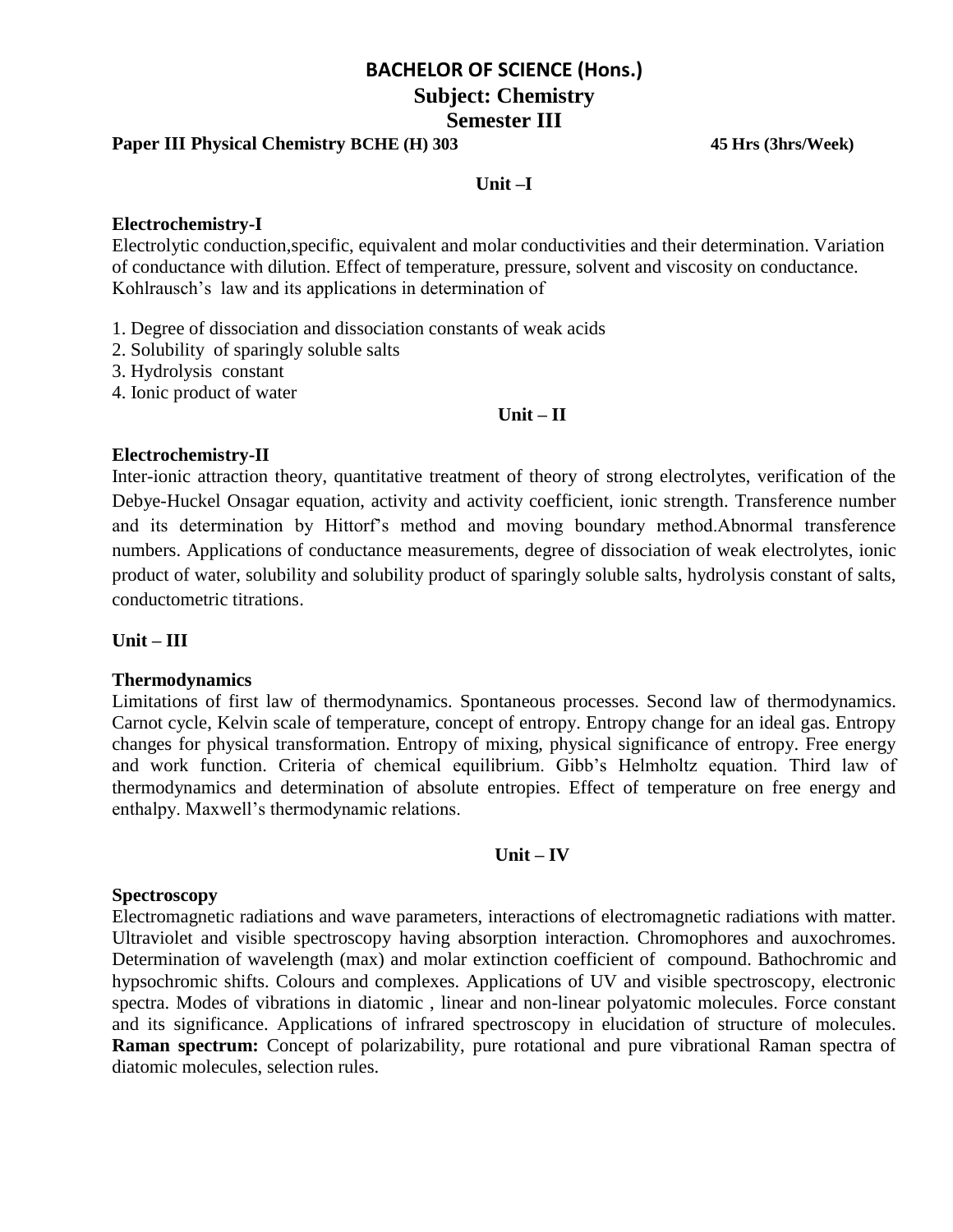#### **Paper IV Analytical chemistry BCHE (H) 304 45 Hrs (3hrs/Week)**

#### **Unit I**

#### **Chromatography**

Principles of absorption and partition chromatography, techniques andapplication of column, paper and thin layer chromatography, Electrophoresis and its applications in separation of amino acids.

#### **Unit II**

#### **Ion Exchange Methods**

General discussion , action of ion exchange resins, column operation , experimental techniques, types of ion exchange resins, determination of the following pairs by ion exchange techniques: (a) chloride and bromide (b) nickel and cobalt.

#### **Unit III**

#### **Conductometric titrations**

The basis of conductometric titrations, Apparatus and measurement, application of conductometric titrations , High frequency titration, advantages of the techniques, some examples of high frequency titrations.

#### **Unit IV**

#### **Potentiometric titrations**

Introduction , electrodes, instrumentation, Potentiometric titrations, differential Potentiometric titrations, automatic Potentiometric titrations, location of end points, determination of some metals through Potentiometric titrations.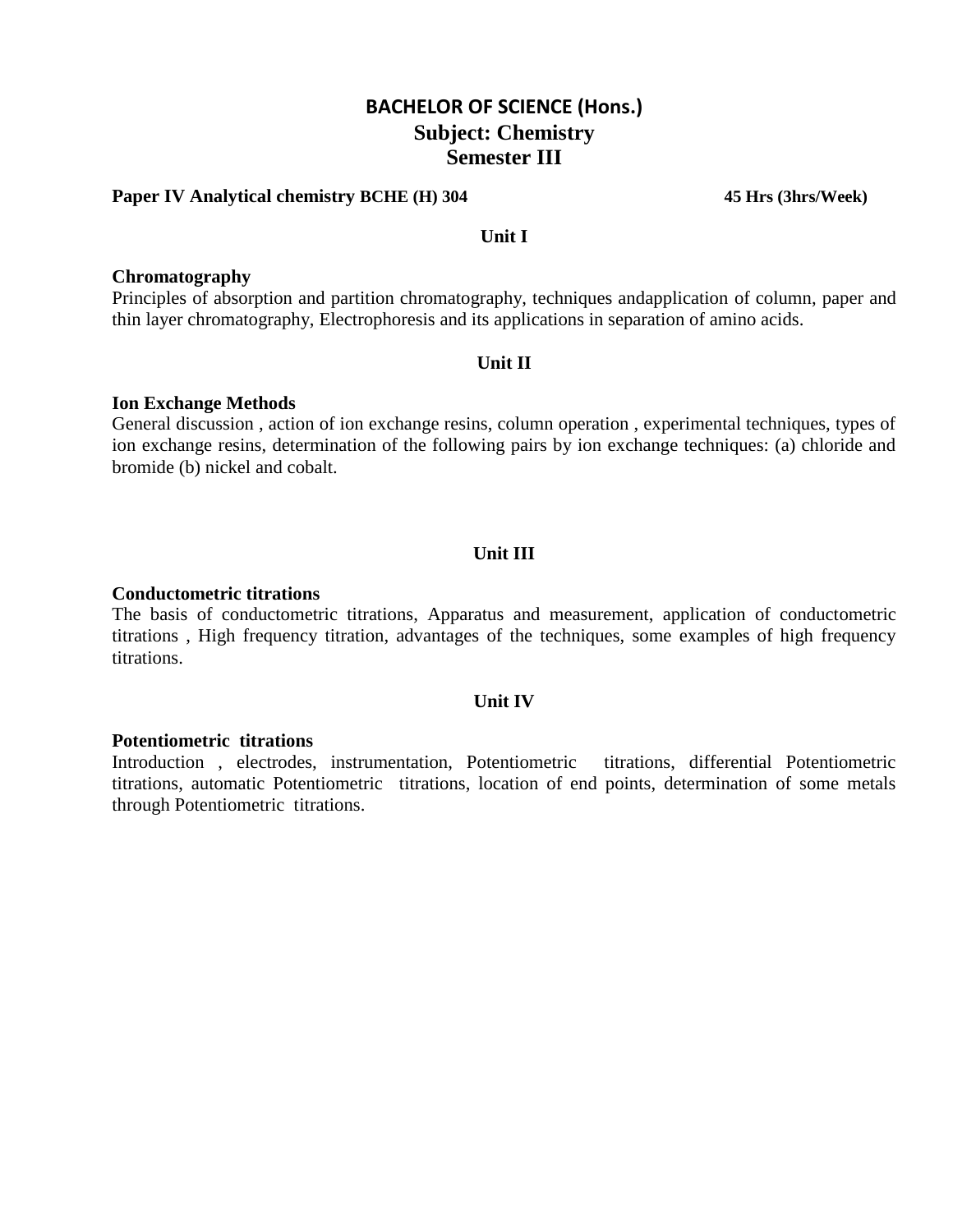**Chemistry Practical BCHE (H) 351 60 hrs (4 hr/week)** 

#### **Practicals**

**Note: Total marks for each semester practicals is 150, which include 90 marks for ESE and 60 marks for internal assessment.**

| Duration 7 hours |                           |          | Max. Marks: 90 |
|------------------|---------------------------|----------|----------------|
| Experiment no. 1 | Inorganic Chemistry       | 25 marks |                |
| Experiment no. 2 | Organic chemistry         | 20 marks |                |
| Experiment no. 3 | <b>Physical Chemistry</b> | 25 marks |                |
|                  | Record                    | 10 marks |                |
|                  | Viva                      | 10 marks |                |

#### **Inorganic Chemistry**

#### **Quantitative (Gravimetric) Any Three**

- (a) Estimation of Barium (as Sulphate)
- (b) Lead (as Chomate)
- (c) Copper (as Cuprous thiocyanate)
- (d) Nickel (as Dimethyl glyoximate)
- (e) Silver (as Chloride)
- (f) Zinc (as Zinc ammonium phosphate)
- (g) Magnesium (as Magnesium hydrogen phosphate)

#### **Volumetric**

**1** .Determination of total hardness of water.

- 2. Iodometric titrations
- 3.Complexometric titrations.

#### **Organic Chemistry**

Quantitative analysis

- a) Determination of neutralization equivalent of an acid
- b) Determination of the saponification value of an ester/oil
- c) Estimation of glucose by titration with Fehling solution/Benedict solution

#### **Physical Chemistry**

1. Determination of the transition temperature of the given substance by thermometric method.

2. To find out the strength of strong acids by titrating it against strong base by conductometric method.

3. To find out the strength of weak acids by titrating it against strong base by conductometric method.

4. To find out the strength of strong acids by titrating it against weak base by conductometric method.

#### **Viva**-**Voce and Record**

**OR**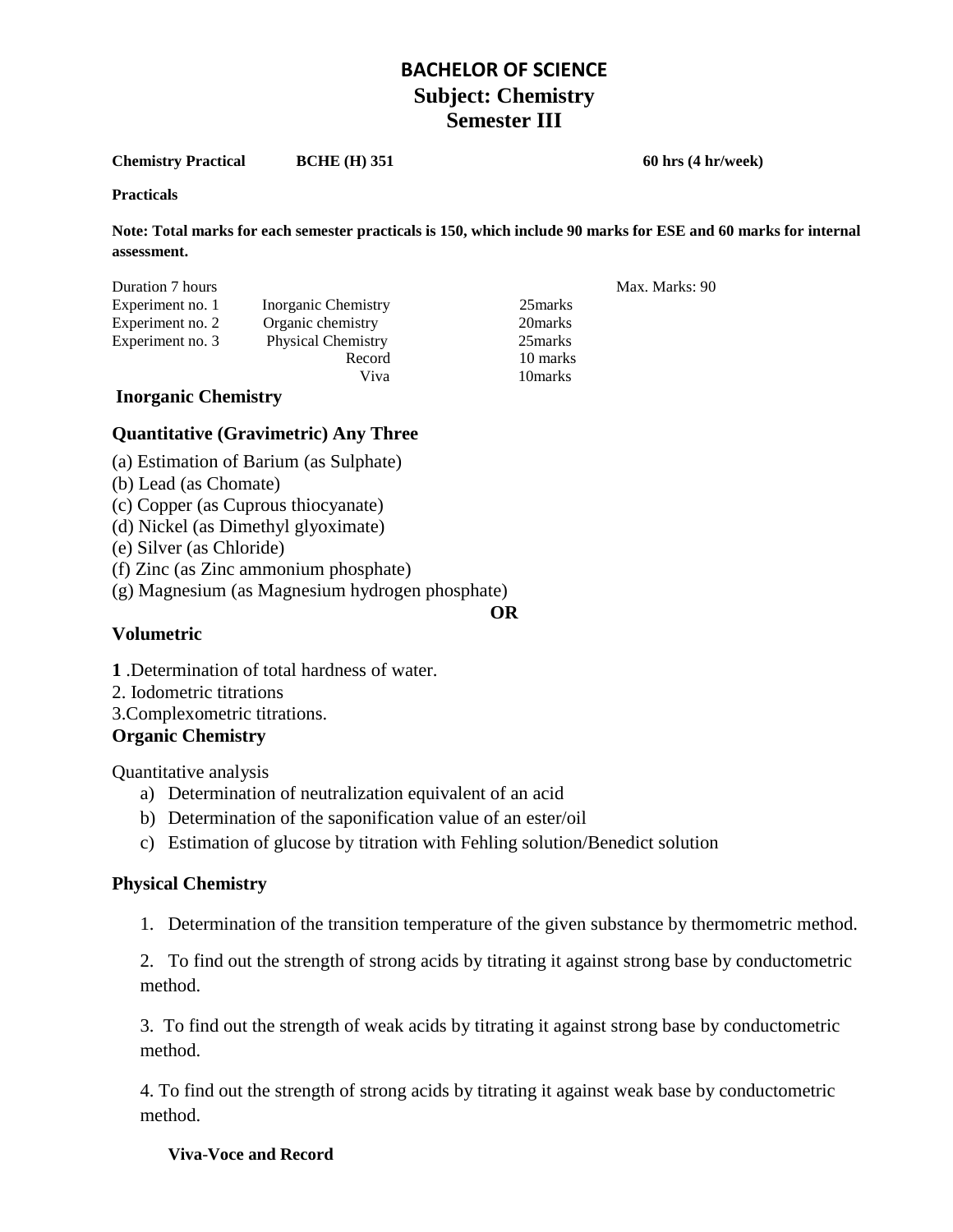## **BACHELOR OF SCIENCE**

## **Subject: Chemistry Semester IV**

| Paper code         | Paper<br>Title          | Type of<br>paper | Contact<br><b>Hours</b>  |    | Maximum<br>marks | Minimum<br>marks | ESE in hrs.   |           |
|--------------------|-------------------------|------------------|--------------------------|----|------------------|------------------|---------------|-----------|
|                    |                         |                  | Per semester<br>Per week |    |                  |                  | Theory        | Practical |
| BCHE(H)401         | Inorganic<br>chemistry  | Theory           | 45                       | 3  | 75               | 30               | 3             |           |
| BCHE(H)402         | Organic<br>chemistry    | Theory           | 45                       | 3  | 75               | 30               | 3             |           |
| BCHE(H)403         | Physical<br>chemistry   | Theory           | 45                       | 3  | 75               | 30               | $\mathcal{R}$ |           |
| <b>BCHE</b> (H)404 | Analytical<br>chemistry | Theory           | 45                       | 3  | 75               | 30               | $\mathcal{R}$ |           |
| BCHE(H)451         | Chemistry<br>Practicals | Lab<br>work      | 60                       | 8  | 150              | 60               |               | 7         |
|                    |                         |                  |                          | 20 | 450              |                  |               |           |

The details of the courses with code and title assigned are given below.

ESE = End Semester Examination

## **SCHEME OF EXAMINATION**

## **(Semester Scheme)**

#### **Examination scheme**

| No.<br>Sr. | Paper            | <b>ESE</b> | $\sim$ t $\,$<br>- UIA | <b>Total</b> |
|------------|------------------|------------|------------------------|--------------|
| . .        | <b>Theory</b>    | 70%        | 30%                    | 100          |
| Δ<br>ە ئە  | <b>Practical</b> | 60%        | 40%                    | 100          |

#### **Each theory paper syllabus is divided into four units. Each theory paper 3 hours duration**

#### **Each Practical /Lab work 7 hours duration**

The number of papers and the maximum marks for each paper/ practical shall be shown in the syllabus for the paper concerned. It will be necessary for a candidate to pass in theory part as well as practical part of a subject separately.

#### **Note: Maximum marks for a theory paper is 75 marks which include 54marks for ESE and 21marks for internal assessment.**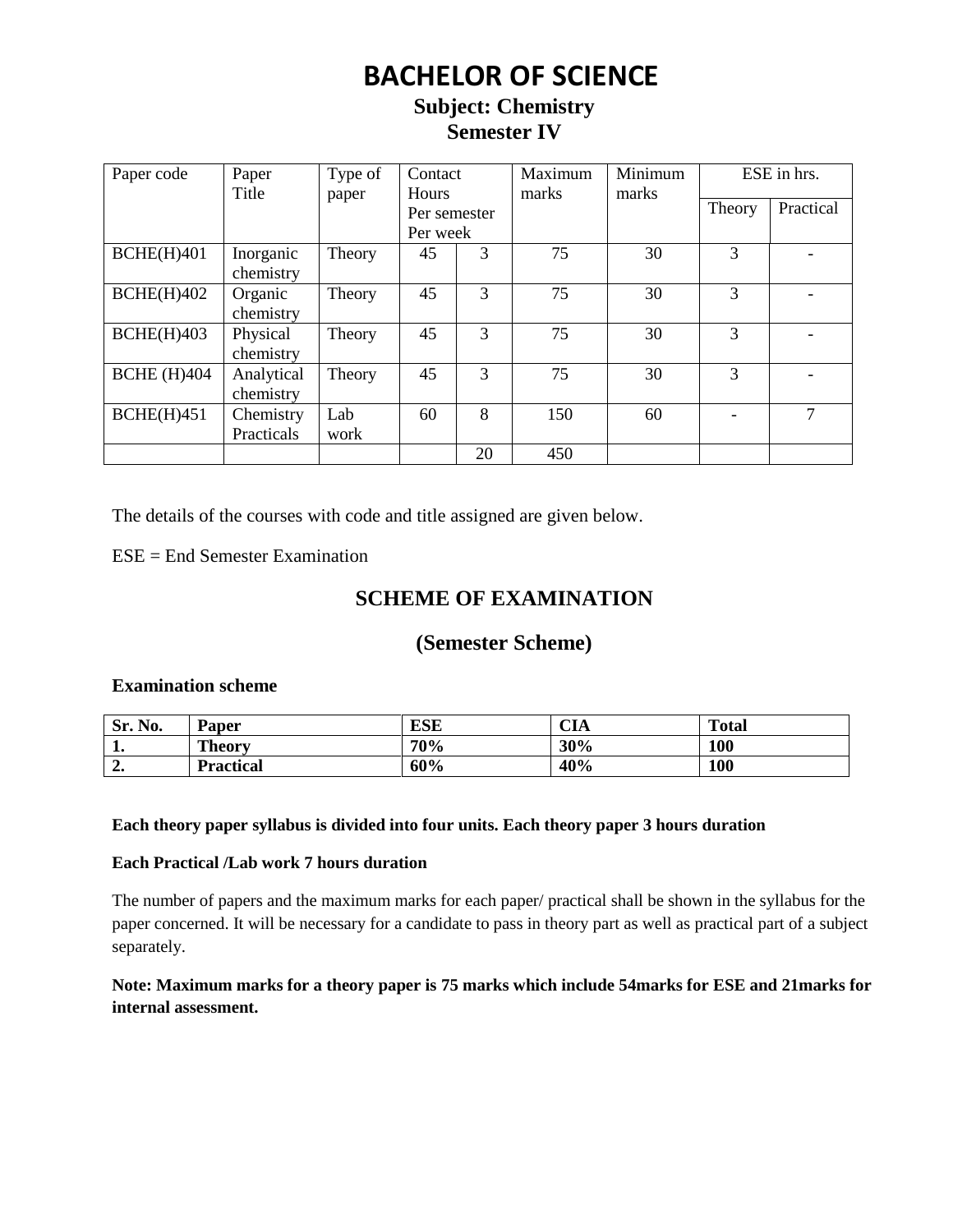### Part A- comprises of ten very short answer questions from all units. Attempt any seven. (It's a compulsory question)  $7x^2 = 14$ marks **Part B**- comprises of eight long answer questions with two questions from each unit. Candidates have to answer any four questions, selecting one question from each unit.  $10x4 = 40$  marks Total marks for End Semester Examination 54marks Internal Assessment 21marks **Total 75 marks**

**Max.hrs: 3 hrs.** Max. **Marks: 75** 

#### **Paper I Inorganic Chemistry BCHE (H) 401 45 Hrs (3hrs/Week)**

#### **Unit I**

#### **Coordination Compounds**

Werner's coordination theory, effective atomic number concept, chelates, nomenclature of coordination compounds, isomerism in coordination compounds. Magnetic properties of transition metal complexes.Types of magnetic behaviour, determination of magnetic susceptibility, orbital contribution of magnetic moments, spin-only formula, L-S coupling, correlation of  $\mu_s$  and  $\mu_{eff}$  values, applications of magnetic moment data for 3d metal complexes.

#### **Unit-II**

#### **Theories of Coordination compounds**

Valence bond theory of transition metal complexes , limitations of valence bond theory, crystal-field theory, crystal field splitting in octahedral, tetrahedral and square planar complexes, factors affecting the crystal – field parameters, jahn teller effect, application of crystal-field stabilization energy in explaining ionic radii of first transition series, heat of hydration of divalent ions of first transition series.

#### **Unit III**

#### **Electronic spectra of transition metal complexes**

Types of electronic transitions, selection rules for d-d transitions, spectroscopic ground states, spectrochemical series, orgel-energy level diagram for  $d<sup>1</sup>$  and  $d<sup>9</sup>$  states, discussion of the electronic spectrum of  $[ Ti(H2O)<sub>6</sub>]<sup>+3</sup>$  complex ion.

#### **Unit IV**

#### **Thermodynamic and kinetic aspects of metal complexes**

A brief outline of Thermodynamic stability of metal complexes and factors affecting the stability, substitution reactions of square planar complexes.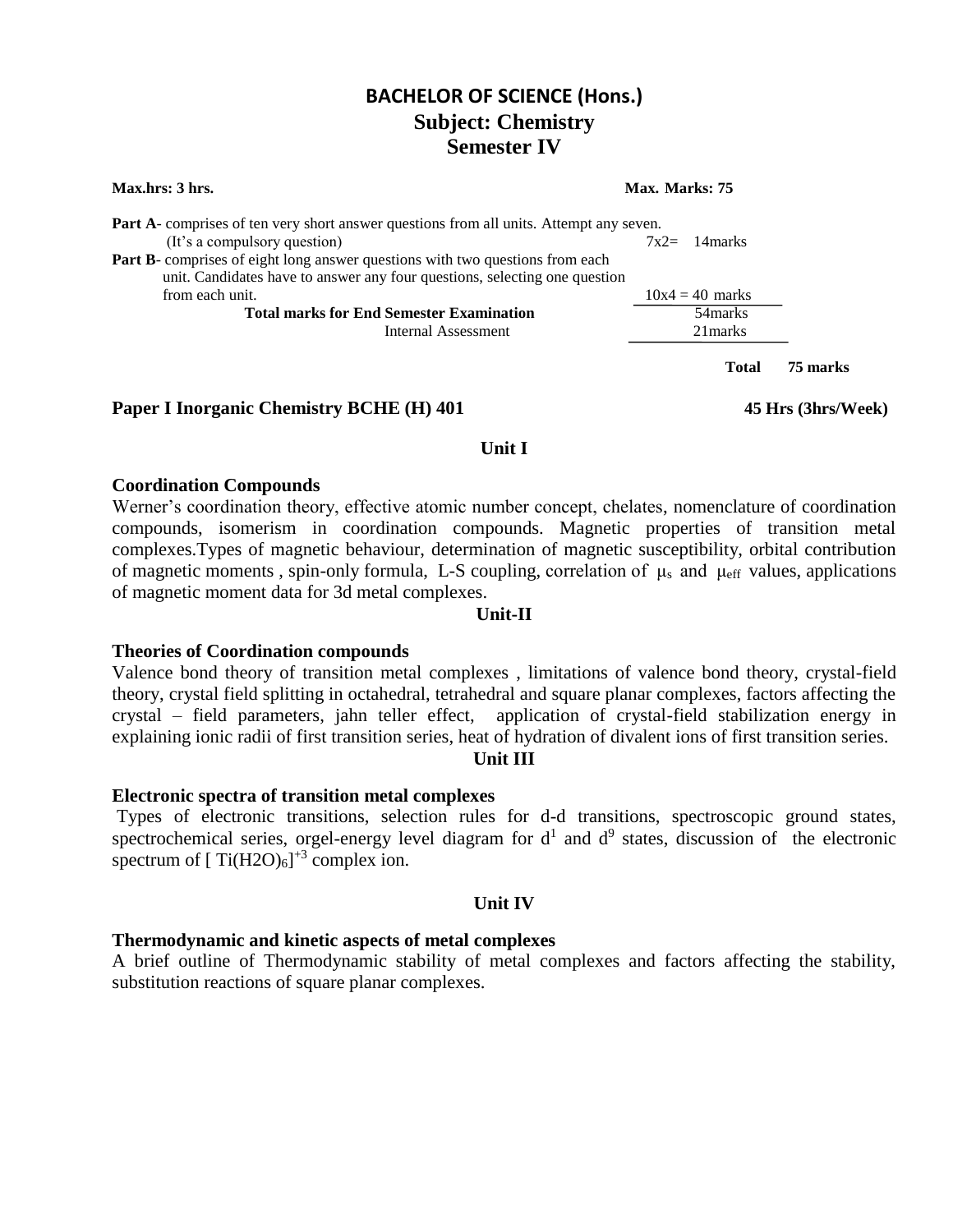#### **Paper II Organic Chemistry BCHE (H) 402 45 Hrs (3hrs/Week)**

#### **Unit I**

#### **Electromagnetic spectrum: Absorption spectra (UV)**

Ultraviolet absorption spectroscopy- absorption laws (Beer- Lambert Law) molar absorptivity, presentation and analysis of UV spectra, types of electronic transitions, effect of solvents on transitions, effect of conjugation, concept of chromophore and auxochrome. Bathochromic, hypsochromic and hyperchromic and hypochromic shifts, UV spectra of conjugated enes and enones.

#### **Infrared IR absorption spectroscopy**

Molecular vibrations, Hookes law, selection rules, intensity and position of IR bands, measurement of IR spectrum, finger print region, characteristic absorptions of various functional groups and interpretation of IR spectra of simple organic compounds.

#### **Unit II**

#### **Carboxylic acids**

Nomenclature, structure and bonding, physical properties, acidity of carboxylic acids, effects of substituents on acid strength, Comparison of acidity with phenols, preparation of carboxylic acids, reactions of carboxylic acids – Hell Volhard Zelinisky reaction, synthesis of acid chlorides, esters and amides, reduction mechanism of decarboxylation.

Aromatic carboxylic acids: synthesis and reaction of benzoic acid, salicylic acid.

Method of formation and chemical reaction of  $\alpha$ ,  $\beta$ - and  $\gamma$ -hydroxy acids, malic, tartaric and citric acids.

Methods of formation and chemical reactions of  $\alpha$ ,  $\beta$ - unsaturated monocarboxylic acids.

Dicarboxylic acids: methods of formation and effect of heat and dehydrating agents.

#### **Unit III**

#### **Carboxylic acids derivatives**

**S**tructure and nomenclature of acid chlorides**,** esters, amides (urea) and acid anhydrides, relative stability of acyl derivatives. Physical properties, inter conversion of acid derivatives by nucleophilic acyl substitution. Preparation of carboxylic acid derivatives, chemical reactions, mechanism of esterification and hydrolysis ( acidic and basic ).

#### **Fats, oils and detergents**

Natural fats edible and industrial oils of vegetable origin common fatty acids, glycerides, hydrogenation of unsaturated oils. saponification value, iodine value, acid value, soaps, synthetic detergents, alkyl and aryl sulphonates.

#### **Unit IV**

#### **Organic compounds of nitrogen**

Preparation and chemical reaction of nitroalkanes. mechanism of nucleophilic substitution in nitro arenes and their reduction in acidic, neutral and alkaline medium, picric acid. structure and nomenclature of amines, physical properties, stereochemistry of amines. Separation of mixture of primary, secondary and tertiary amines, structural features effecting basicity of amines.Amines salts as phase transfer catalyst, preparation of alkyls and aryl amines ( reduction of nitro compounds, nitriles). Gabriel- Pthalimide reaction, Hofmann bromamide reaction, reaction of amines.

#### **Aryl diazonium salts**

Preparation and synthetic transformations, azo coupling, diazomethane and its applications.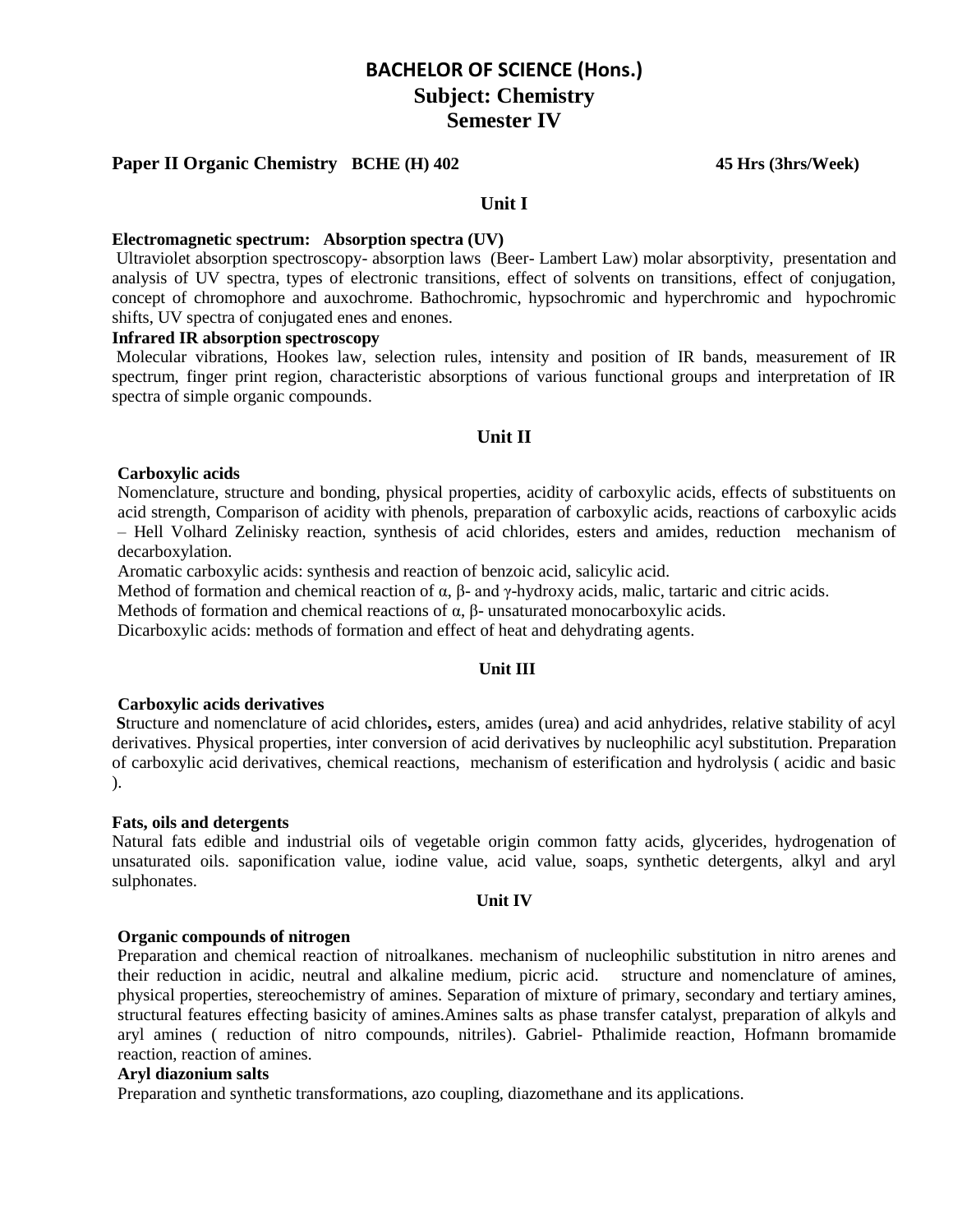#### **Paper III Physical Chemistry BCHE (H) 403 45 Hrs (3hrs/Week)**

#### **Unit – I**

#### **Quantum Chemistry**

Quantum theory of radiations, photoelectric effect and Compton effect. Limitations of Bohr's model. Heisenberg's uncertainty principle, wave nature of electron, De Broglie wave equation and its experimental verification. Operators and their applications. Sinusoidal wave motion, derivation of Schrodinger's wave equation. Physical significance of  $(psi)$  and  $(psi)^2$ . Eigen values and eigen functions. Characteristics of wave functions. Normalization and orthogonality of wave functions. Solution of Schrodinger wave equation. Particle in one dimension box.

#### **Unit – II**

#### **Photochemistry**

Consequences of light absorption, phosphorescence, fluorescence, chemiluminescence and photosensitization. Absorption of light, Laws of photochemistry : Grothus-Drapper law, Stark-Einstien law. Jablonski diagram depicting various processes occurring in the excited state, qualitative description of fluorescence, phosphorescence, non radiative process (internal conversion, inter system crossing).Quantum yield of photochemical reactions, reasona for high and low quantum yield of photochemical equations. Primary and secondary processes, photochemical reactions such as (1)  $H_2 + Cl_2$  reaction (2) photolysis of ammonia.

#### **Unit – III**

#### **Nuclear Chemistry**

Nature of radioactivity, artificial radioactivity, radioactive disintegration. Group displacement law, halflife period. Radioactive equilibrium, artificial radioactivity and transmutation of elements. Fundamental particles, positron, antiproton, antineutron and antineutrinos.

#### **Unit – IV**

Nuclear models: Liquid drop model, magic number and shell model Nuclear Fission: nuclear reactor and atom bomb Nuclear Fusion: Hydrogen bomb Applications of radioactivity in chemistry **Tracer techniques:** Radiocarbon dating Reaction mechanism Biology and medicine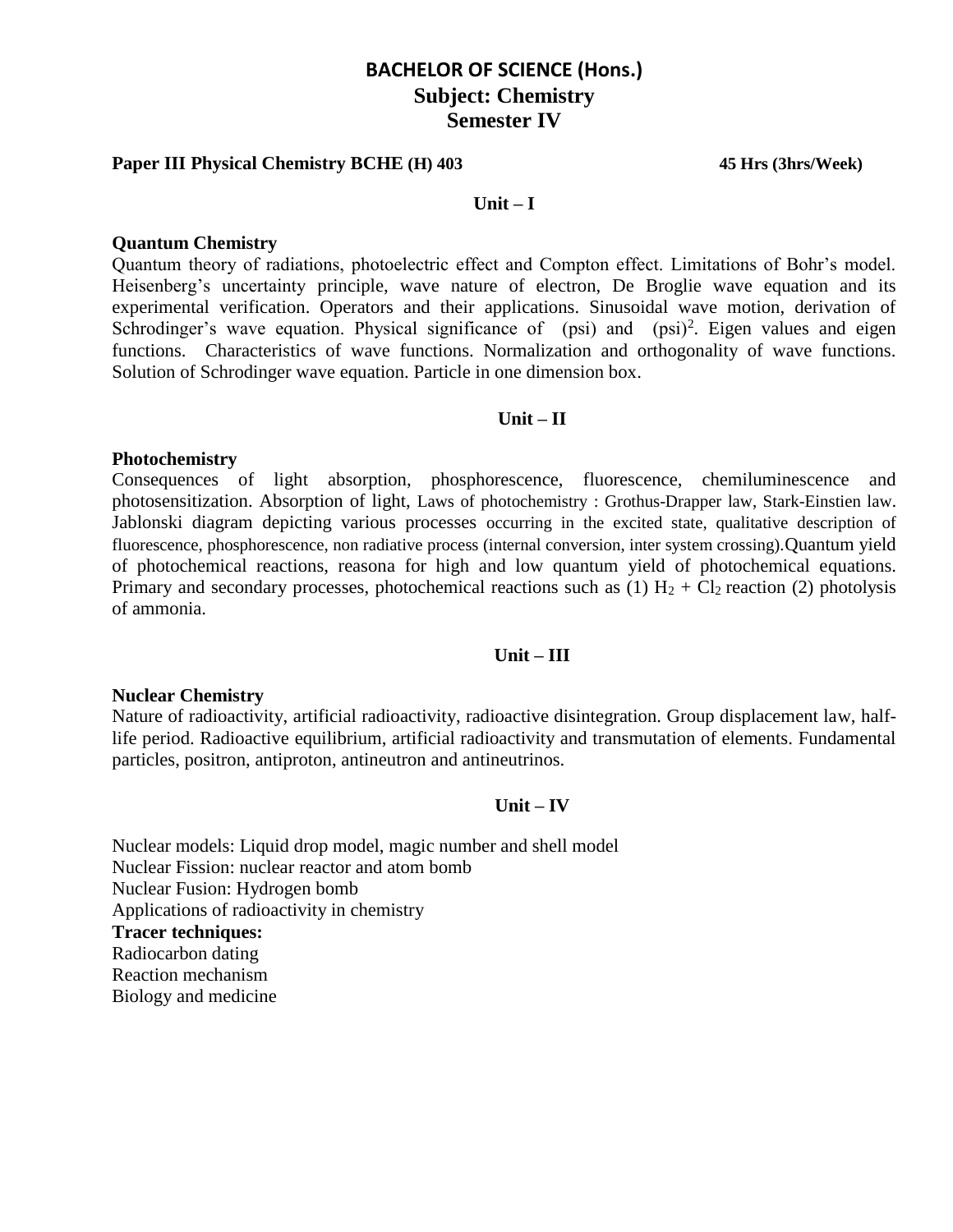#### **Paper IV Analytical chemistry BCHE (H) 404 45 Hrs (3hrs/Week)**

#### **Unit I**

#### **Spectrophotometric titrations**

Basic principle, instrumentation, experimental techniques, spectrophotometric analysis of Fe(III), Co (I), Ni (II), Fe(II) in presence of Al(III) with EDTA.

#### **Nephelometry & turbidimetry**

General discussion, instrumentation, some nephelometry determination (a) sulphate (b) phosphate.

#### **Unit II**

#### **Flame emission and atomic absorption spectroscopy**

Basic principle, instrumentation,nebulization, flames and flame temperatures, interferences, flame spectrometric techniques.

#### **Unit III**

#### **Atomic emission spectrography**

Spectroscopic sources, instruments for emission spectrographic analysis, qualitatiuve and quantitative spectrographic analysis, qualitative spectrographic analysis of a non ferrous alloy and complex organic mixture.

#### **Unit IV**

#### **Thermal Analysis**

Thermogravimetry (TG), instrumentation, application, differential thermal analysis (DTA) and differential scanning colorimetry, instrumentation.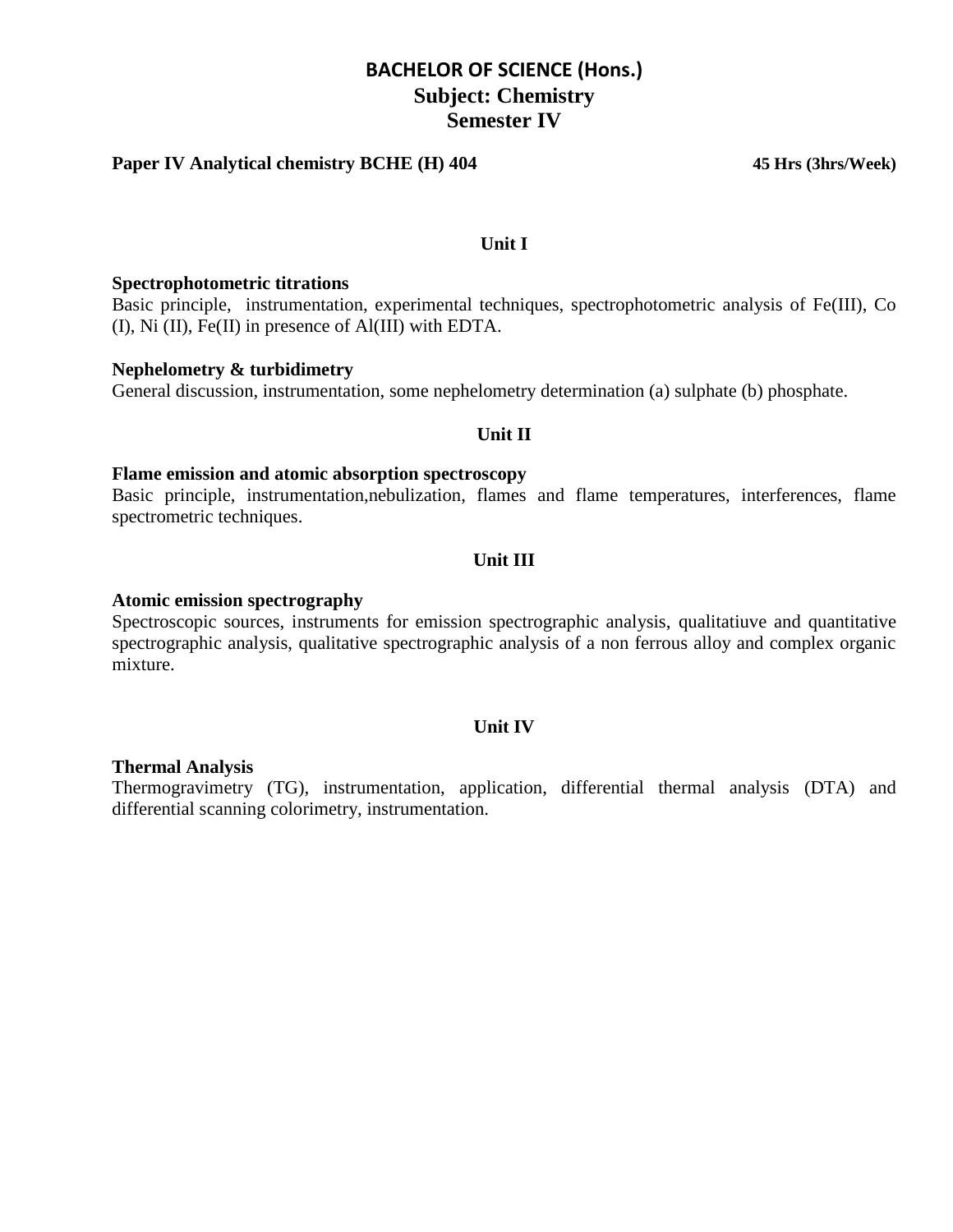**Chemistry Practical BCHE (H) 451 60 hrs (4 hr/week)** 

**Practicals** 

**Note: Total marks for each semester practicals is 150, which include 90 marks for ESE and 60 marks for internal assessment.**

| Duration 7 hours |                           |          | Max. Marks: 90 |
|------------------|---------------------------|----------|----------------|
| Experiment no. 1 | Inorganic Chemistry       | 25 marks |                |
| Experiment no. 2 | Organic chemistry         | 20 marks |                |
| Experiment no. 3 | <b>Physical Chemistry</b> | 25 marks |                |
|                  | Record                    | 10 marks |                |
|                  | Viva                      | 10 marks |                |

#### **Inorganic chemistry**

Inorganic preparations (any four) and its characterization of coordination compounds

- (a) Cuprous chloride,  $Cu<sub>2</sub>Cl<sub>2</sub>$
- (b) Tetrammine copper (II) sulphate
- (c) Pyridine complex of Copper
- (d) Sodium trioxalato ferrate (III)
- (e) Sodium trioxalato chromate (III)

#### **Organic Chemistry**

Simple one step organic preparation **(any four)**

- 1. Preparation of Acetanilide from aniline
- 2. Preparation of aspirin from salicylic acid
- 3. Preparation of o- and p-bromoacetanilide from acetanilide
- 4. Preparation of o- and p-bromoaniline from o- and p-bromoacetanilide
- 5. Partial reduction of m-dinitrobenzene into m-nitroaniline
- 6. Preparation of methyl orange from sulphanilic acid
- 7. Preparation of m-dinitrobenzene from nitrobenzene

#### **Physical Chemistry**

- 1. To find the velocity constant of the hydrolysis of methyl acetate catalysed by an acid.
- 2. To determine the order of saponification of ethyl acetate by NaOH.
- 3. To find out the strength of HCl and acetic acid in mixture of both, by titrating it against a strong alkali (NaOH) by conductivity method.
- 4. Determination of equivalent conductivity of an electrolyte at different dilutions

#### **Viva**-**Voce and Record**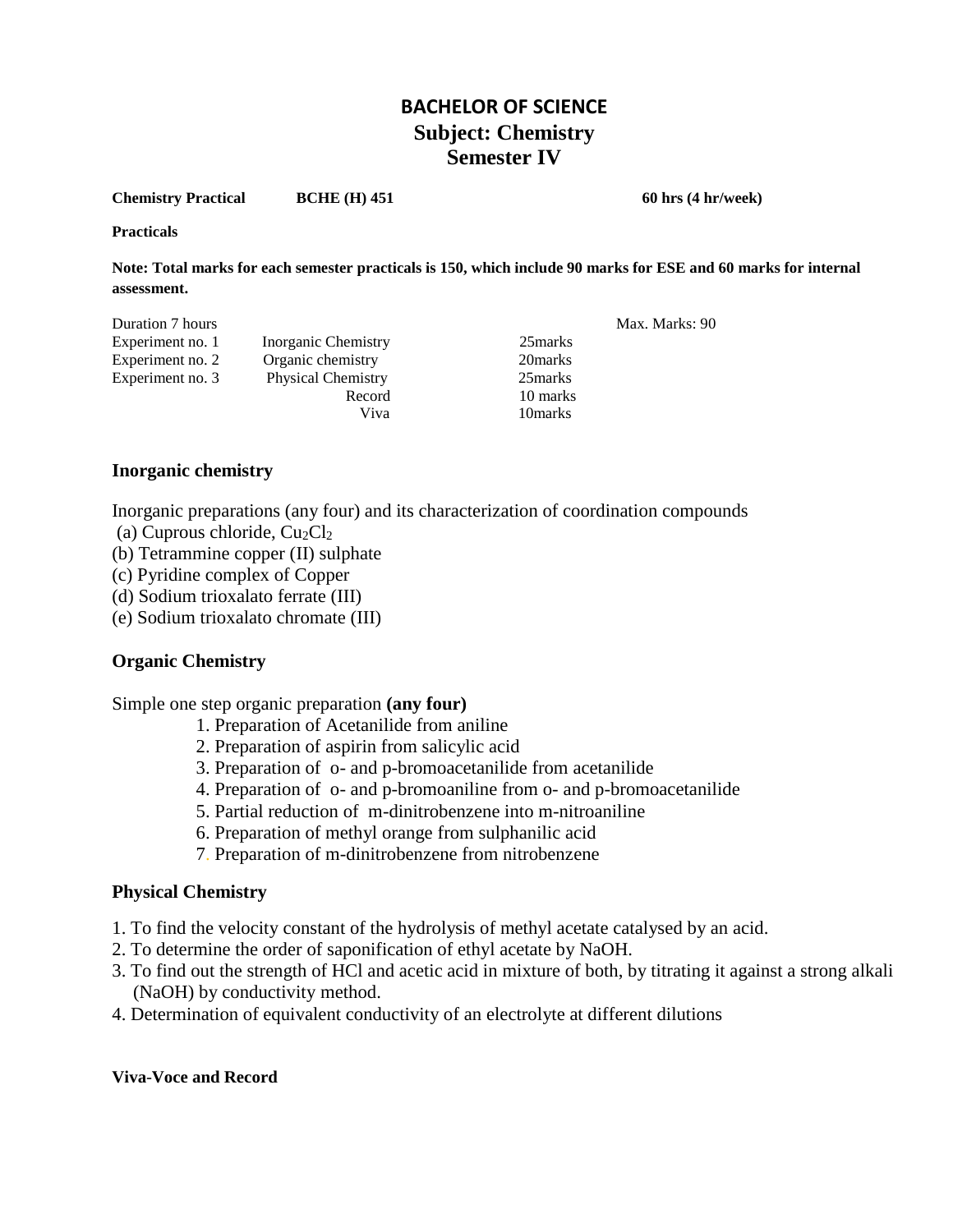## **BACHELOR OF SCIENCE**

### **Subject: Chemistry Semester V**

| Paper code         | Paper<br>Title          | Type of<br>paper | Contact<br><b>Hours</b>  |    | Maximum<br>marks | Minimum<br>marks | ESE in hrs. |           |
|--------------------|-------------------------|------------------|--------------------------|----|------------------|------------------|-------------|-----------|
|                    |                         |                  | Per semester<br>Per week |    |                  |                  | Theory      | Practical |
| <b>BCHE(H)501</b>  | Inorganic<br>chemistry  | Theory           | 45                       | 3  | 75               | 30               | 3           |           |
| <b>BCHE(H)502</b>  | Organic<br>chemistry    | Theory           | 45                       | 3  | 75               | 30               | 3           |           |
| $BCHE(H)$ 503      | Physical<br>chemistry   | Theory           | 45                       | 3  | 75               | 30               | 3           |           |
| <b>BCHE</b> (H)504 | Analytical<br>chemistry | Theory           | 45                       | 3  | 75               | 30               | 3           |           |
| <b>BCHE(H)551</b>  | Chemistry<br>Practicals | Lab<br>work      | 60                       | 8  | 150              | 60               |             | 7         |
|                    |                         |                  |                          | 20 | 450              |                  |             |           |

The details of the courses with code and title assigned are given below.

ESE = End Semester Examination

## **SCHEME OF EXAMINATION**

### **(Semester Scheme)**

#### **Examination scheme**

| No.<br>Sr. | Paper            | <b>ESE</b> | CIA | <b>Total</b> |
|------------|------------------|------------|-----|--------------|
| .          | <b>Theory</b>    | 70%        | 30% | 100          |
| ، د        | <b>Practical</b> | 60%        | 40% | 100          |

#### **Each theory paper syllabus is divided into four units. Each theory paper 3 hours duration**

#### **Each Practical /Lab work 7 hours duration**

The number of papers and the maximum marks for each paper/ practical shall be shown in the syllabus for the paper concerned. It will be necessary for a candidate to pass in theory part as well as practical part of a subject separately.

#### **Note: Maximum marks for a theory paper is 75 marks which include 54 marks for ESE and 21marks for internal assessment.**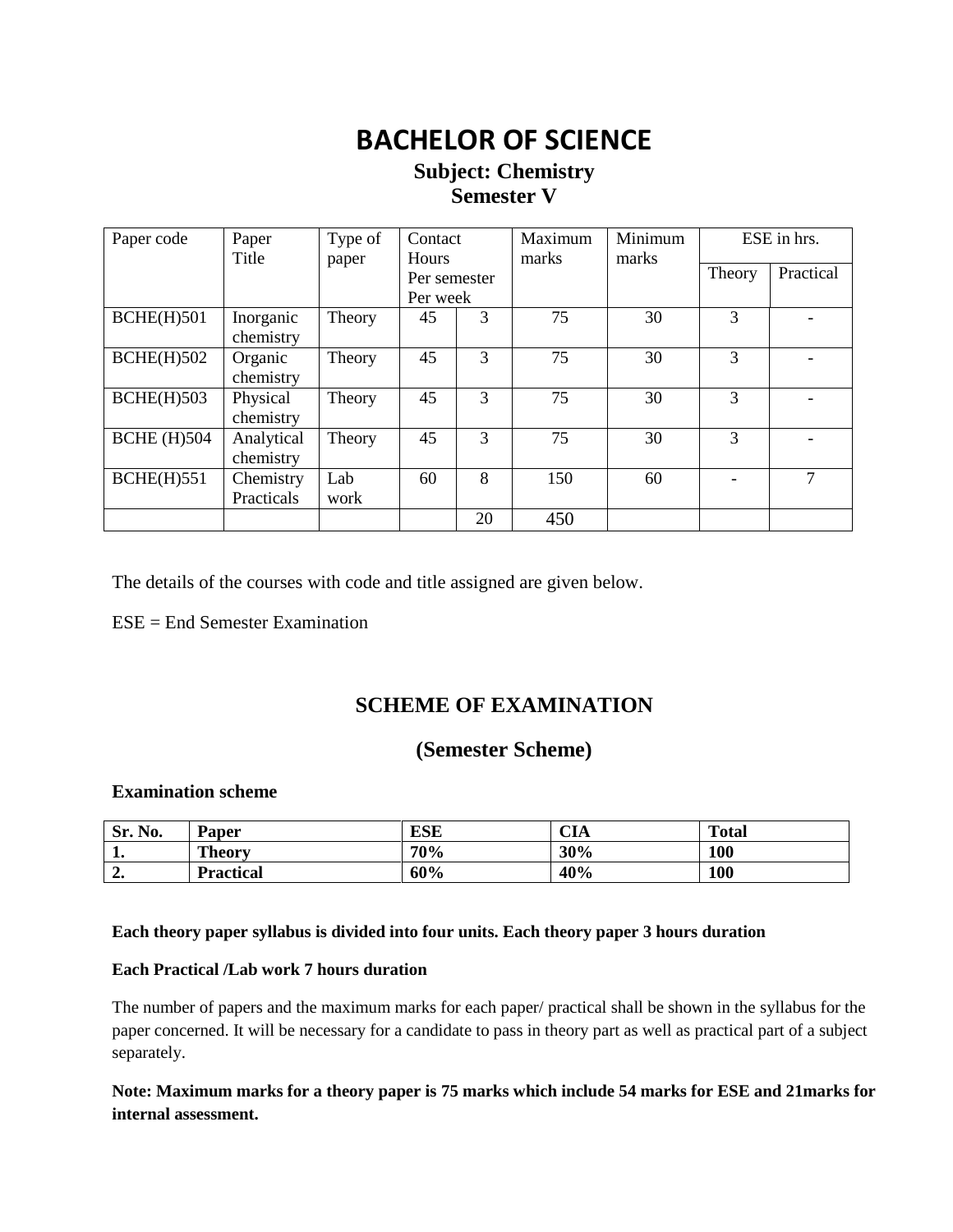| <b>Max.hrs: 3 hrs.</b>                                                                                                                                             | Max. Marks: 75 |                   |          |
|--------------------------------------------------------------------------------------------------------------------------------------------------------------------|----------------|-------------------|----------|
| <b>Part A</b> -comprises of ten very short answer questions from all units. Attempt any seven.                                                                     |                |                   |          |
| (It's a compulsory question)                                                                                                                                       |                | $7x2 = 14$ marks  |          |
| <b>Part B</b> -comprises of eight long answer questions with two questions from each<br>unit. Candidates have to answer any four questions, selecting one question |                |                   |          |
| from each unit.                                                                                                                                                    |                | $10x4 = 40$ marks |          |
| <b>Total marks for End Semester Examination</b>                                                                                                                    |                | 54 marks          |          |
| Internal Assessment                                                                                                                                                |                | 21 marks          |          |
|                                                                                                                                                                    |                | <b>Total</b>      | 75 marks |
|                                                                                                                                                                    |                |                   |          |

**Paper I Inorganic Chemistry BCHE (H) 501 45 Hrs (3hrs/Week)**

#### **Unit I**

#### **Inorganic Polymers**

**Silicones**

Classification, preparation and Structure of silicones, silicon resin, silicon rubber, silicon fluid, industrial application of silicons.

#### **Phosphazenes**

Preparation, properties, substitution reaction and structure.

#### **Unit II**

#### **Metal Clusters**

Higher boranes, carboranes, metalloboranes and metallocarboranes, metal carbonyls and halide clusters, compounds with metal-metal multiple bonds.

#### **Metal carbonyls**

Preparation, properties and bonding of transition metal carbonyls. Detailed study of mononuclear and poly nuclear carbonyls.

#### **Unit III**

#### **Organometallic compounds**

Definition and classification of organometallic compounds, synthesis, properties and structures of organometallic compounds of magnesium, aluminium, tin and lead.

#### **Unit IV**

#### **Metal Ligand Bonding**

Limitations of crystal field theory, molecular orbital theory: octahedral, tetrahedral and square planar complexes,  $\pi$ - bonding and molecular orbital theory.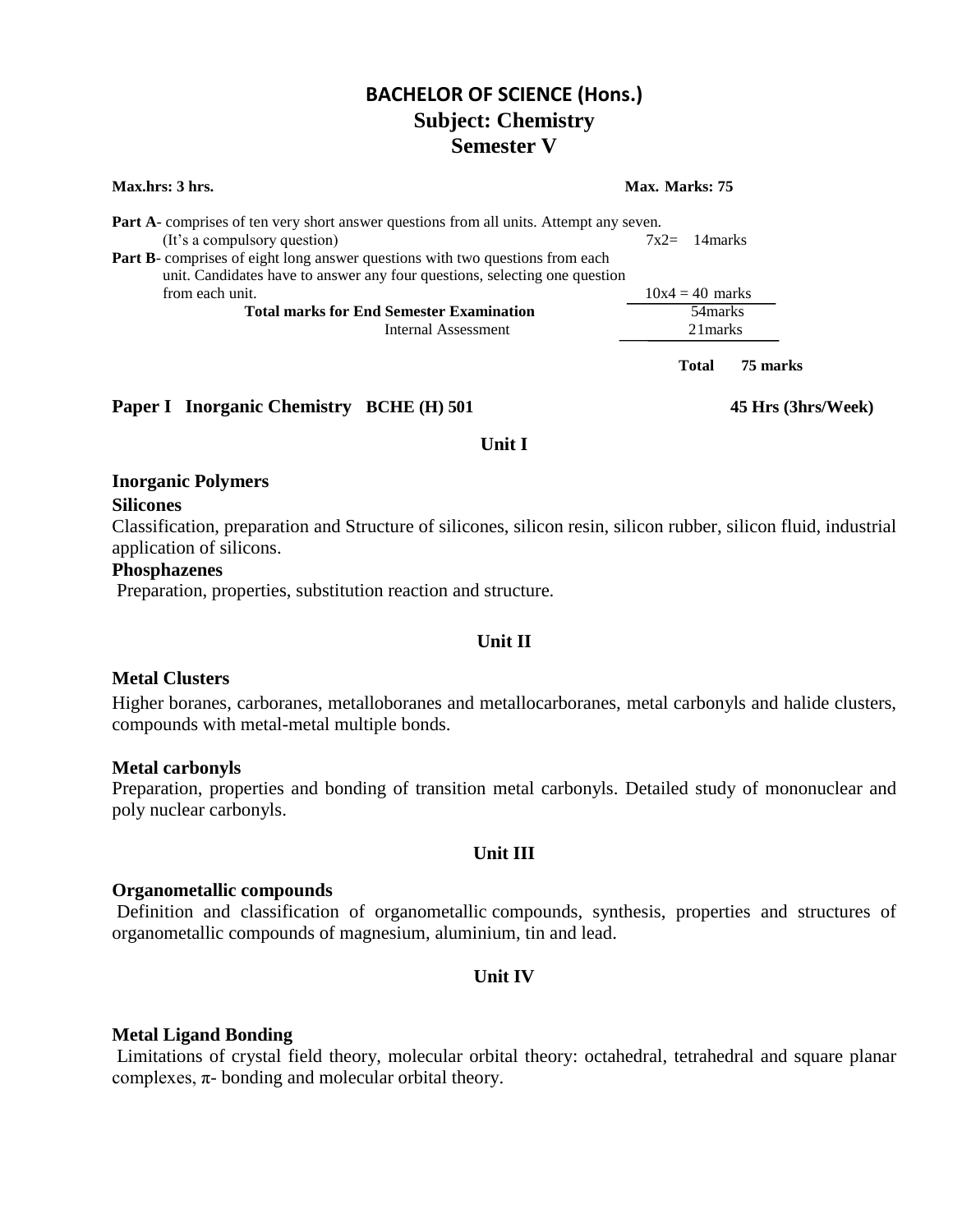#### **Paper II Organic Chemistry BCHE (H) 502 45 Hrs (3hrs/Week)**

#### **Unit I**

#### **Nuclear Magnetic Resonance (NMR) Spectroscopy**

Proton magnetic resonance <sup>1</sup>H-NMR spectroscopy, nuclear shielding and deshielding, chemical shift and molecular structure, spin spin splitting and coupling constant, areas of signals, interpretation of PMR spectra of simple organic molecules such as ethyl bromide, ethanol, acetaldehyde, 1,1,2 tribromo ethane, ethyl acetate, toluene and acetophenone.Problems pertaining to the structure elucidation of simple organic compounds using UV, IR and PMR spectroscopic techniques.

#### **Unit II**

#### **Organometallic Compounds:**

Organomagnesium compounds: The Grignard reagent- formation, structure and chemical reactions, Organozinc compounds: Formation and chemical reactions.

organolithium compound: Formation and chemical reactions.

Organo sulphur compounds **:** nomenclature, structural features, methods of formation and chemical reactions of thiols, thioethers, sulphonic acids.

#### **Unit III**

#### **Heterocyclic compounds**

Nomenclature, five and six membered hetrocyclic compounds, aromatic character, preparation, reactions chemical reactivity, orientation(electrophilic and nucleophilic substitution reaction) basicity of pyrrole , furan, thiophene and pyridine. Condensed five and six membered hetrocyclic compounds, aromatic character, preparation and reactions of indole, quinoline and isoquinoline.

#### **Unit IV**

#### **Polymers and Polymerization**

Addition and [condensation polymerization,](http://www.britannica.com/science/condensation-polymerization) their mechanism, copolymerization, coordination polymerization, Ziegler-Natta catalyst, plastic, thermoplastic and thermosetting resins, plasticizers, Polystyrenes, PVC, polyacrylates, polyacrylonitrile, dacron, terylene, nylon-66, Bakelite, melamine and polyurethanes. Elementary idea of the stereochemistry of polymers. Synthetic and natural rubbers.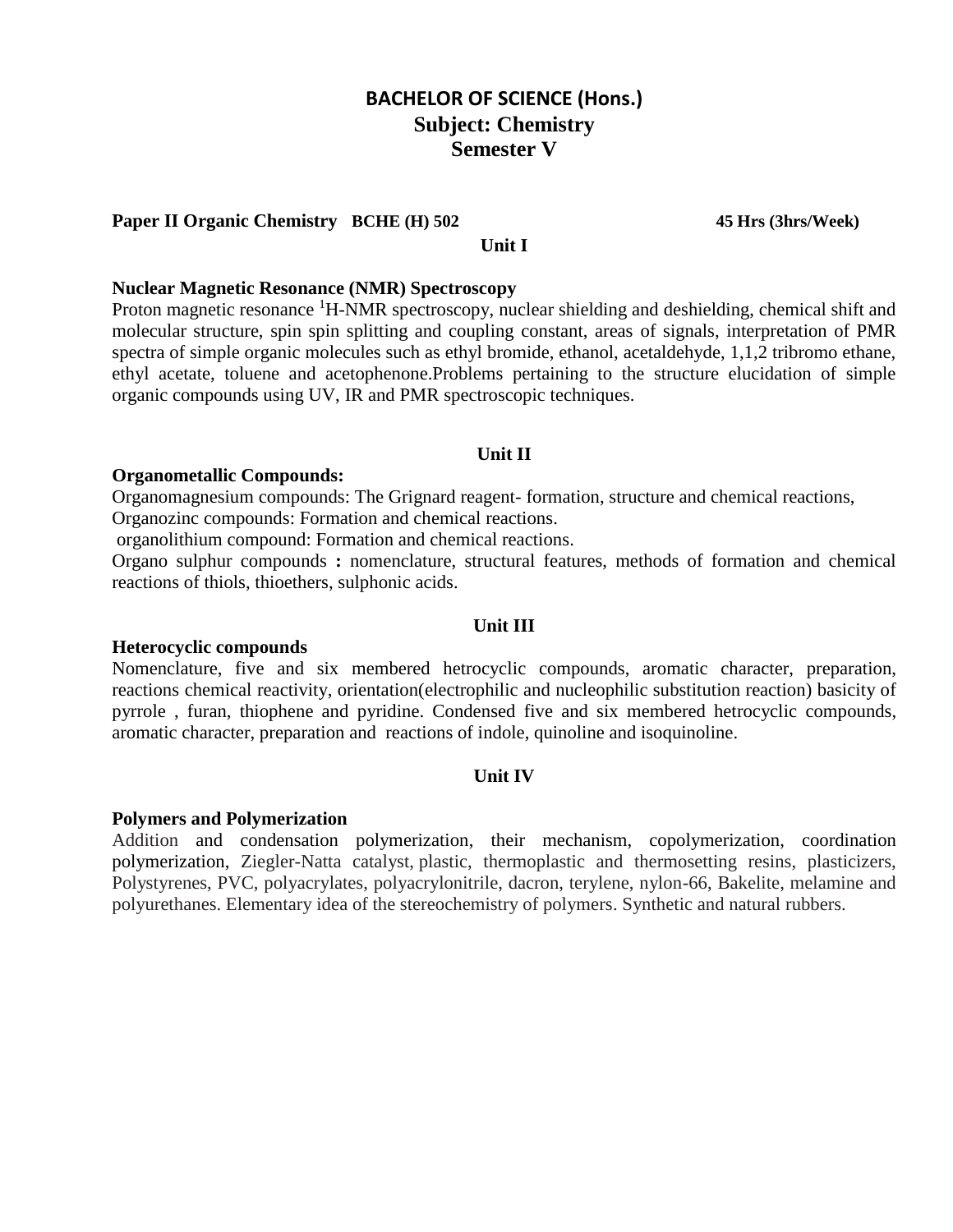#### **Paper III Physical Chemistry BCHE (H) 503 45 Hrs (3hrs/Week)**

#### **Unit – I**

#### **Quantum mechanics**

Schrodinger's wave equation for particle in three dimensional boxes, H-atom, quantum number and their importance, hydrogen like wave functions, radial wave functions, angular wave functions. M.O. Theory, basic ideas- criteria for forming M.O. from A.O., construction of M.O.'s by LCAO-H<sub>2</sub><sup>+</sup> on, calculation of energy levels from wave functions, physical picture of bonding and antibonding wave functions, concept of sigma, sigma  $*$  and  $\pi$ ,  $\pi^*$  orbitals and their characteristics. Hybrid orbitals – sp,sp<sup>2</sup>, sp<sup>3</sup>, calculation of coefficients of A.O.'s used in these hybrid orbitals. Introduction to Valence bond model of H2, comparison of M.O. and V.B. model.

#### **Unit – II**

Systems of variable composition: Partial molar quantities, dependence of thermodynamic parameters on compositions; Gibbs Duhem equation, chemical potential of ideal mixtures, change in thermodynamic functions in mixing of ideal gases. Free energy of mixing and spontaneity, equilibrium between ideal gases and a pure condensed phase.

#### **Unit – III**

#### **Physical properties and molecular structure**

Optical activity, polarization (Clausius Mossotti equation), orientation of dipole in the electric field , dipole moment, induced dipole moment, measurement of dipole moment, temperature method and refractivity method, dipole moment and structure of molecules, magnetic properties-paramagnetism, diamagnetism and ferromagnetism.

#### **Unit – IV**

#### **Electrochemistry**

Types of reversible electrodes : Gas – metal ion, metal – metal ion, metal insoluble salt anion, and redox electrodes, Electrode reactions, Nernst's equation, derivation of cell E.M.F. and single electrode potential. Standard hydrogen electrode, reference electrode, standard electrode potential, sign conventions, electrochemical series and its significande.

Electrolytic and Galvanic cells – Reversible and irreversible cells, conventional representation of electrochemical cells. E.M.F of cell and its measurements, computation of cell E.M.F. Calculation of thermodynamic quantities of cell reaction( G, H and k), Polarization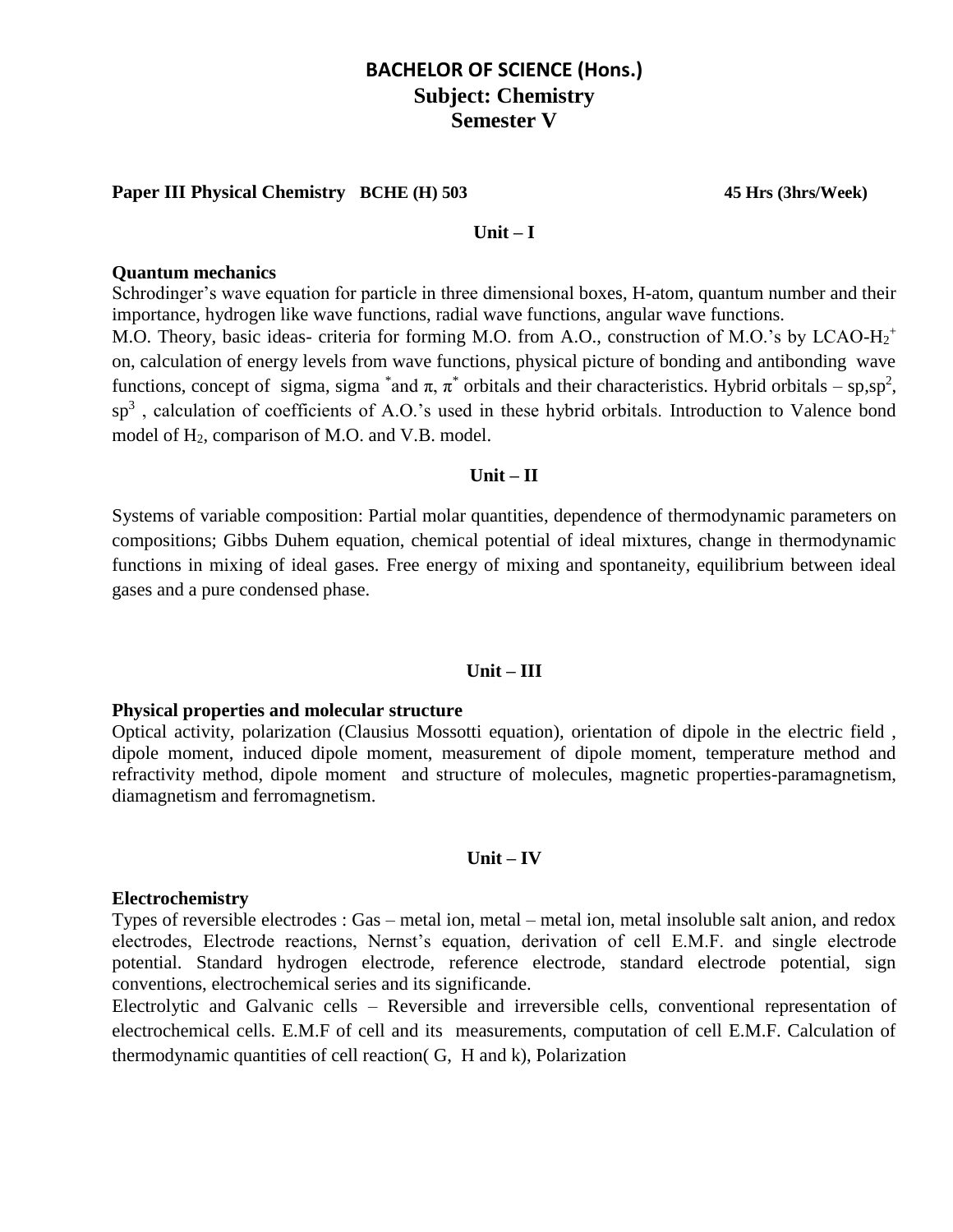#### **Paper IV Analytical Chemistry BCHE (H) 504 45 Hrs (3hrs/Week)**

#### **Unit I**

#### **Electrogravimetry**

Theory, electrode reactions, overpotential, completeness of deposition, electrolytic separation of metals, character of the deposit, electrolytic separation of metals with controlled cathode potential. Electrolytic determinations at constant current-Copper and Lead. Electrolytic determinations with controlled cathode potential – Antimony, copper, lead and tin in an alloy.

#### **Coulometry**

Coulometry at controlled potential, separation of Ni and Co by coulometric analysis at controlled potential, coulometry at constant current, coulometry titrations.

#### **Unit II**

#### **Polarography**

Principle and experimental set-up. Diffusion current and Half-wave potential – Qualitative and quantitative applications of polarogaphy in analytical chemistry.

- (i) Wave height concentration graph
- (ii) Internal standard (Piloton method)
- (iii) Standard addition method
- (iv) Use of polarography in : (i) Zn and Cu in brass

(ii) Dissolved oxygen in the sample.

#### **Unit III**

#### **Amperometry**

Amperometric titrations, technique of amperometric titrations with the dropping mercury electrode, titration with the rotating platinum micro electrode, biamperometric titrations.

(a) Modified Voltammetric methods: Currnet sampled (TAST) Polarography, Pulse Polarography, Differential pulse polarography, Cyclic Voltammetry, Sinusoidal Alternating current polarography, Stripping Voltammetry.

#### **Unit IV**

#### **Mass spectrometry**

Instrumentation and technique, Elementary idea about electron impact, chemical ionization and matrix assisted laser desorption ionization (MALDI), mass spectrometer techniques. Principle of fragmentation, molecular ion peak, base peak, isotopic peaks and meatstable ion peak. Determination of molecular formula, mass spectra of alkanes, alkenes, alkynes, cycloalkanes and arenes, alcohols and ethers, aldehydes and ketones.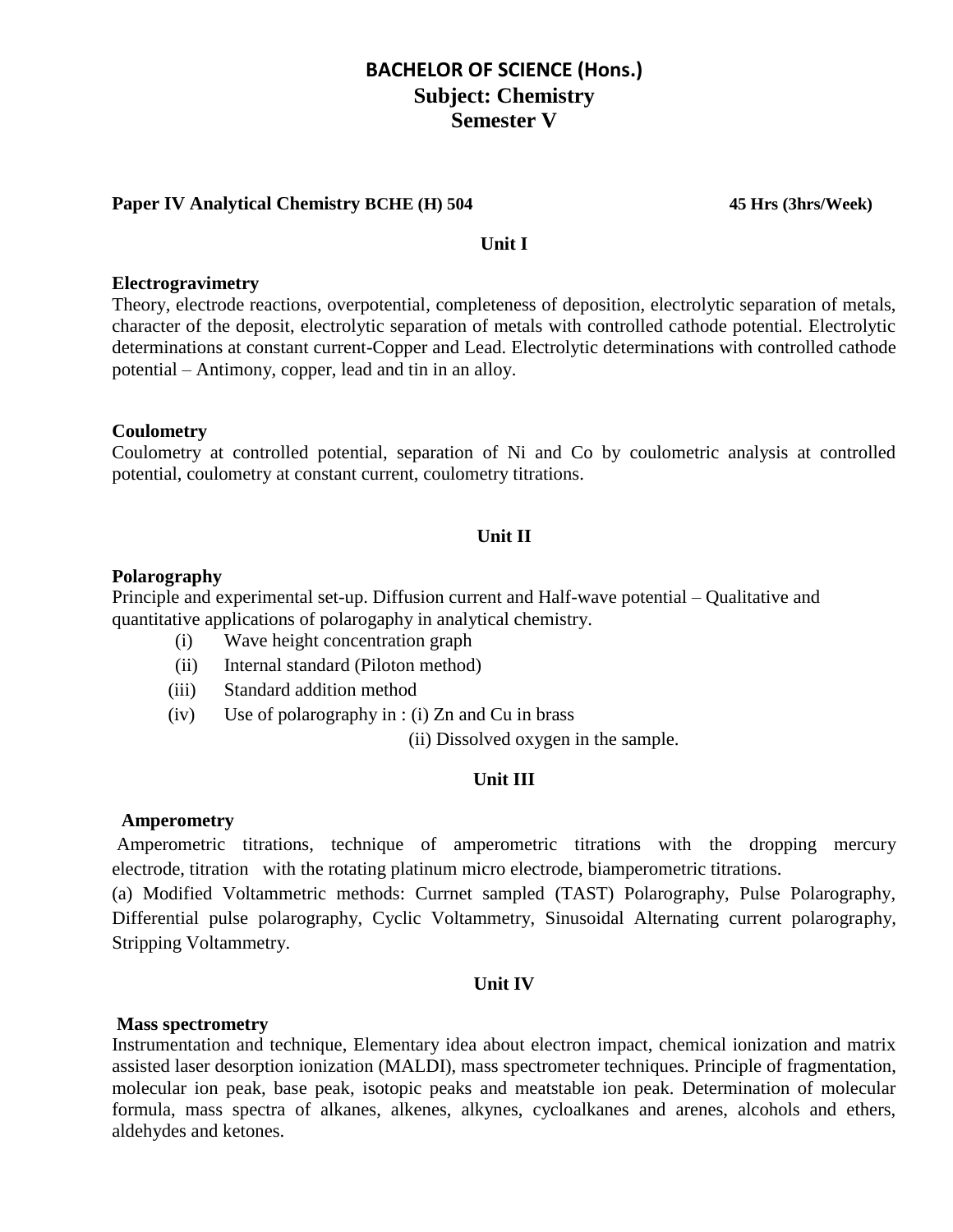**Chemistry Practical BCHE(H) 551 60 hrs (4 hr/week)** 

**Practicals** 

**Note: Total marks for each semester practicals is 150, which include 90 marks for ESE and 60 marks for internal assessment.**

|                           |          | Max. Marks: 90 |
|---------------------------|----------|----------------|
| Inorganic Chemistry       |          |                |
| Qualitative analysis      | 15 marks |                |
| Quantitative analysis     | 15 marks |                |
| Organic chemistry         | 20 marks |                |
| <b>Physical Chemistry</b> | 20 marks |                |
| Record                    | 10 marks |                |
| Viva                      | 10 marks |                |
|                           |          |                |

#### **Inorganic chemistry**

- 1. Qualitative analysis of mixture containing six radicals, one of which should be a rare ion. The mixture may contain radicals of any combinations including interfering acid radicals and insoluble.
- 2. Quantitative estimation of any three of the following mixture by volumetric and gravimetric methods.
	- a. Copper-Zinc
	- b. Zinc-Nickel
	- c. Silver-Copper
	- d. Silver-Nickel
	- e. Silver-Zinc
	- f. Copper-Nickel

#### **Organic Chemistry**

Analysis of an organic mixture containing two solid components using water, NaHCO<sub>3</sub>, NaOH and ether for separation and preparation of suitable derivatives.

#### **Physical Chemistry**

#### **pH metric titrations**

- 1. To find out the strength of strong acids by titrating it against strong base
- 2. To find out the strength of strong acids by titrating it against weak base
- 3. To find out the strength of weak acids by titrating it against strong base
- 4. To find out the strength of HCl and acetic acid in a mixture of both by titrating against NaOH

#### **Viva**-**Voce and Record**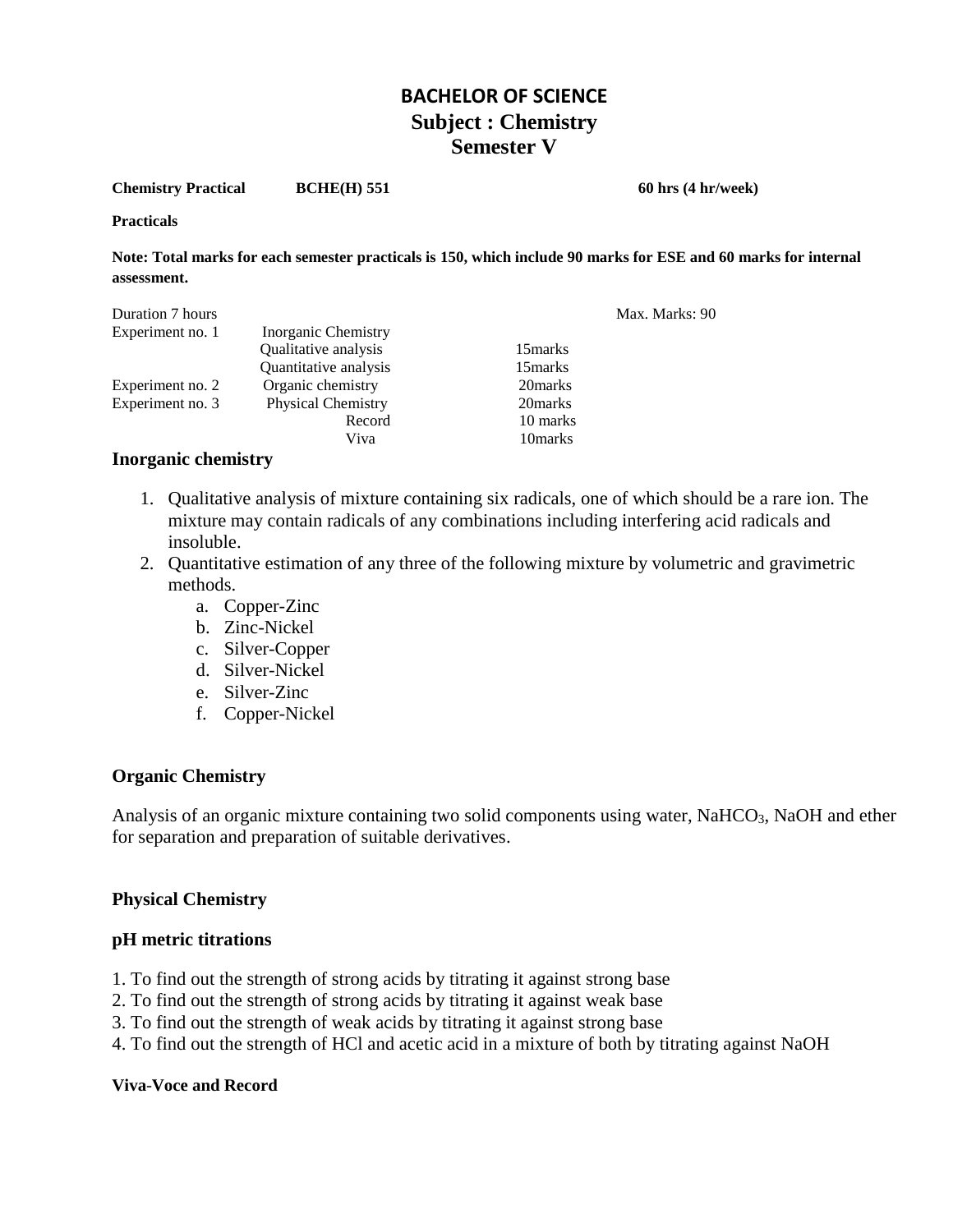## **BACHELOR OF SCIENCE**

## **Subject: Chemistry Semester VI**

| Paper code         | Paper<br>Title          | Type of<br>paper | Contact<br><b>Hours</b>  |    | Maximum<br>marks | Minimum<br>marks |               | ESE in hrs. |
|--------------------|-------------------------|------------------|--------------------------|----|------------------|------------------|---------------|-------------|
|                    |                         |                  | Per semester<br>Per week |    |                  |                  | Theory        | Practical   |
| <b>BCHE(H)601</b>  | Inorganic<br>chemistry  | Theory           | 45                       | 3  | 75               | 30               | 3             |             |
| <b>BCHE(H)602</b>  | Organic<br>chemistry    | Theory           | 45                       | 3  | 75               | 30               | $\mathcal{R}$ |             |
| BCHE(H)603         | Physical<br>chemistry   | Theory           | 45                       | 3  | 75               | 30               | 3             |             |
| <b>BCHE</b> (H)604 | Analytical<br>chemistry | Theory           | 45                       | 3  | 75               | 30               | 3             |             |
| $BCHE(H)$ 651      | Chemistry<br>Practicals | Lab<br>work      | 60                       | 8  | 150              | 60               |               | 7           |
|                    |                         |                  |                          | 20 | 450              |                  |               |             |

The details of the courses with code and title assigned are given below.

ESE = End Semester Examination

## **SCHEME OF EXAMINATION**

## **(Semester Scheme)**

#### **Examination scheme**

| Sr. No. | Paper            | <b>ESE</b> | $\sim$ $\sim$<br>- UIA | <b>Total</b> |
|---------|------------------|------------|------------------------|--------------|
| . .     | <b>Theory</b>    | 70%        | 30%                    | 100          |
| ، د     | <b>Practical</b> | 60%        | 40%                    | 100          |

#### **Each theory paper syllabus is divided into four units. Each theory paper 3 hours duration**

#### **Each Practical /Lab work 7 hours duration**

The number of papers and the maximum marks for each paper/ practical shall be shown in the syllabus for the paper concerned. It will be necessary for a candidate to pass in theory part as well as practical part of a subject separately.

### **Note: Maximum marks for a theory paper is 75 marks which include 54 marks for ESE and 21marks for internal assessment.**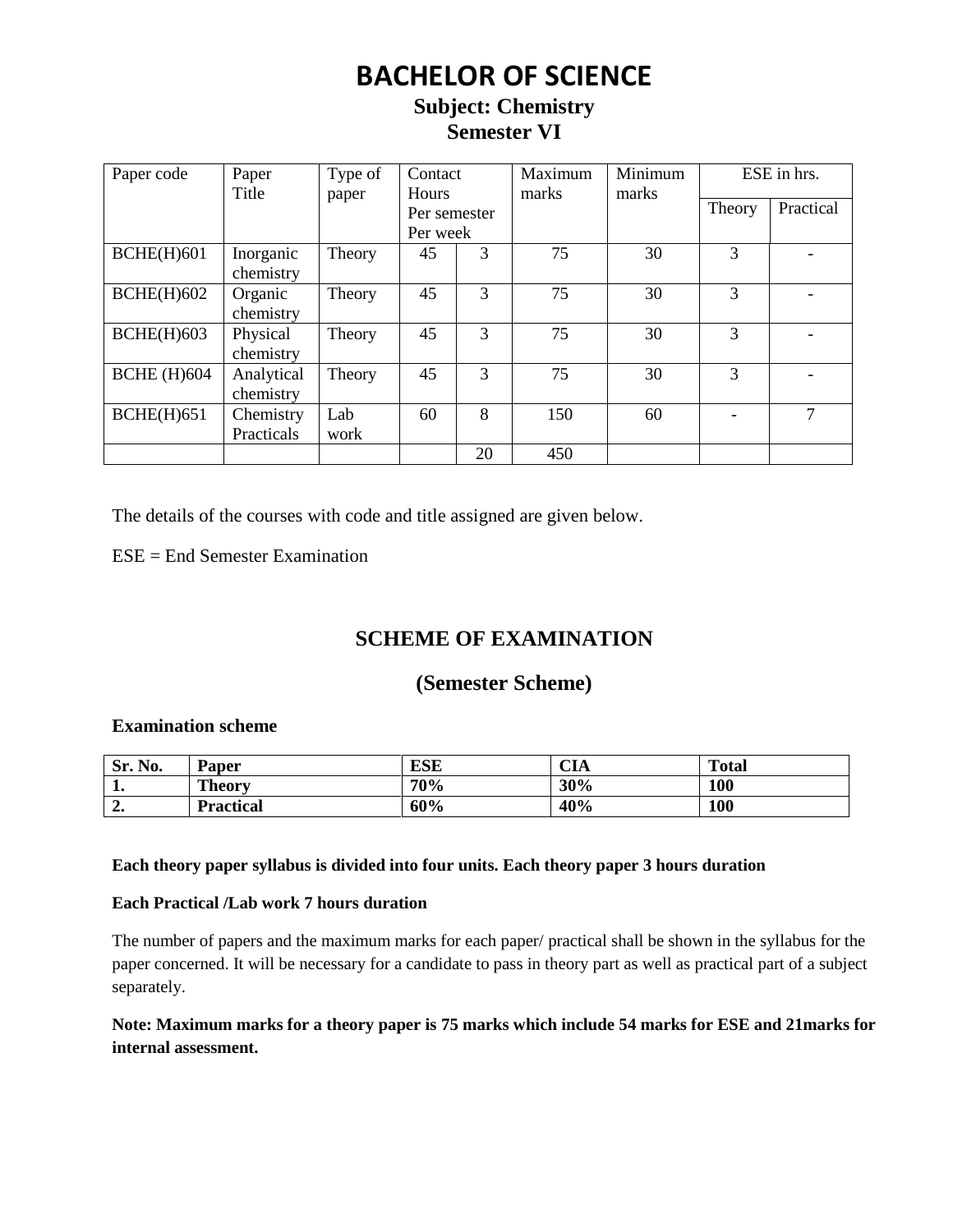| Max.hrs: 3 hrs.                                                                                                                                                                                                                                                            | Max. Marks: 75    |          |  |  |
|----------------------------------------------------------------------------------------------------------------------------------------------------------------------------------------------------------------------------------------------------------------------------|-------------------|----------|--|--|
| <b>Part A</b> -comprises of ten very short answer questions from all units.<br>(It's a compulsory question)<br>Part B- comprises of eight long answer questions with two questions from each<br>unit. Candidates have to answer any four questions, selecting one question | $2x7=14$ marks    |          |  |  |
| from each unit.                                                                                                                                                                                                                                                            | $10x4 = 40$ marks |          |  |  |
| <b>Total marks for End Semester Examination</b>                                                                                                                                                                                                                            | 54 marks          |          |  |  |
| Internal Assessment                                                                                                                                                                                                                                                        | 21 marks          |          |  |  |
|                                                                                                                                                                                                                                                                            | <b>Total</b>      | 75 marks |  |  |

#### **PaperI Inorganic Chemistry BCHE(H) 601 45 Hrs (3hrs/Week)**

#### **Unit- I**

#### **Nuclear Chemistry I**

Fundamental particles of nucleus (Nucleon), concept of nuclides, representation of nuclides, isotopes, isobars and isotones with specific examples. Applications of radioisotopes, size concept in nucleus and atom. Qualitative idea of the stability of nucleus (n/p ratio).

#### **Unit- II**

#### **Nuclear Chemistry II**

Shell and liquid drop model, natural and artificial radioactivity, disintegration series, disintegration rates, half life, average life, nuclear binding energy, mass defects, Einstien's mass energy relations, artificial transmutation, nuclear reactions, spallations, nuclear fission and nuclear fusion, nuclear reactors, hazards of radioactive emanations.

#### **Unit- III**

#### **Bioinorganic chemistry**

Role of bulk and trace metal ions in biological systems with special reference to Na, K, Mg, Ca, Fe, Cu and Zn.

Metalloporphyrins: Chlorophyll and their role in photosynthesis. Haemoglobin and myoglobin and their role as oxygen carriers.

#### **Unit- IV**

#### **Nitrogen fixation**

Mechanism, nitrogenase enzyme, dinitrogen complexes as models for nitrogen fixation.

#### **Metalloenzymes**

General discussion of enzymes, functions of metal ions, inhibition (explanation based on coordination chemistry), carboxypeptidase-A and cytochrome-c.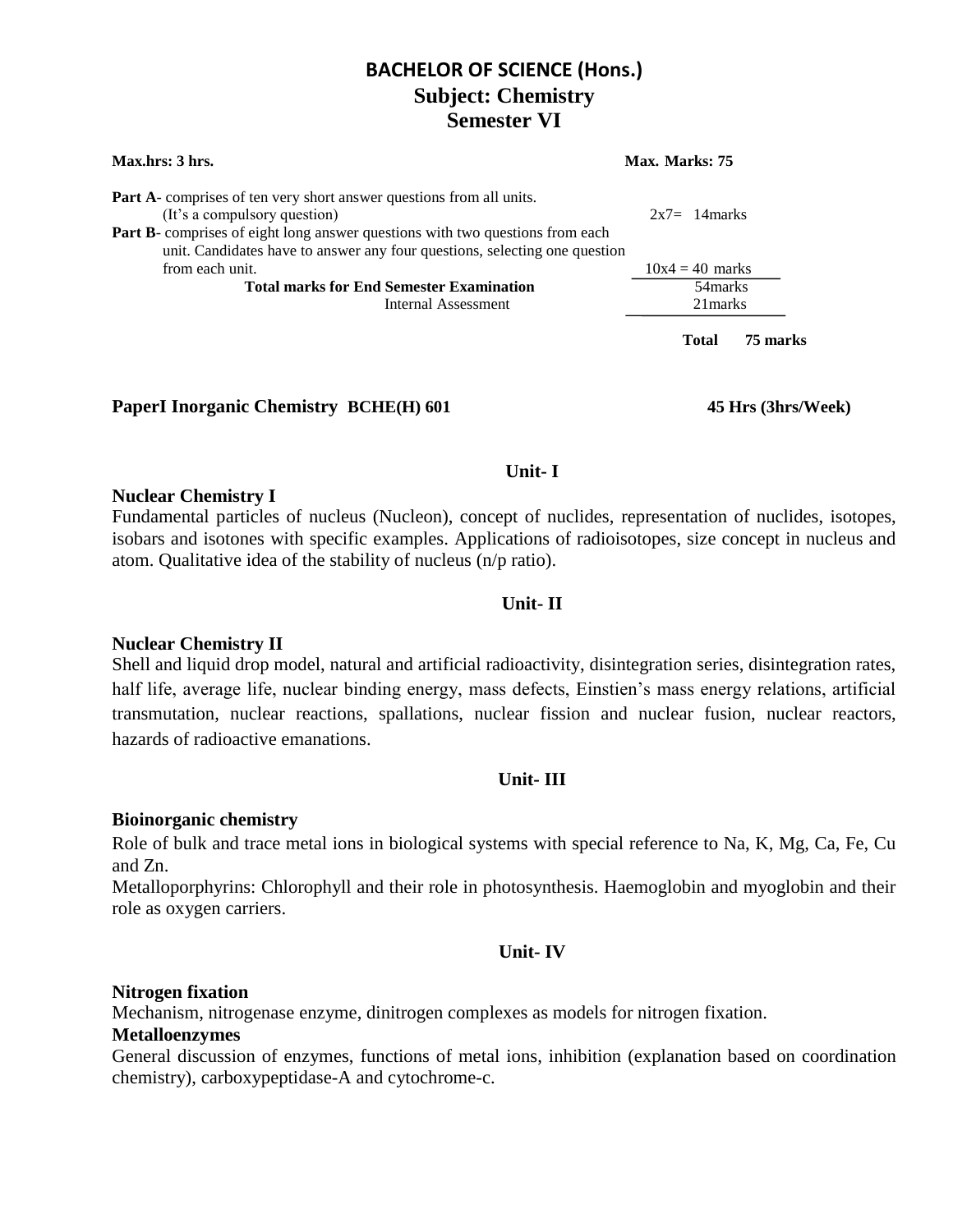#### **Paper II Organic Chemistry BCHE (H) 602 45 Hrs (3hrs/Week)**

#### **UNIT I**

#### **Mass Spectrometry**

Introduction, instrumentation, factors influencing fragmentation, ion analysis, ion abundance. fragmentation modes, Mass spectral fragmentation of simple organic compounds-alkanes, Primary alcohols, aliphatic ketones, aldehydes and carboxylic acids, Types of peak: molecular ion peak, isotopic peak, base peak, metastable peak, doubly charged ion, McLafferty rearrangement, retro Diels-Alder fragmentation, Nitrogen rule.

#### **UNIT II**

#### **Carbohydrates**

Introduction, classification, constitution and reaction of glucose and fructose, mutarotation and its mechanism, Cyclic structure, pyranose and furanose forms, Haworth projection formulae, Configuration of monosaccharide. Determination of ring size, conformation analysis of monosaccharides, Epimerization, chain lengthing and chain shortening of aldose, inter conversion of aldoses and ketoses. Disaccharides: Structure of maltose, lactose and sucrose

Polysaccharides: Structure of starch and cellulose

#### **UNIT III**

#### **Amino acids, peptides, proteins and nucleic acid**

Classification, structure and stereochemistry of amino acids. Physical properties, Zwitter ion structure isoelectric point and electrophoresis. Preparation and reaction of α amino acids. Structure and nomenclature of peptides and proteins. Classification of proteins, peptide structure determination, end group analysis, selective hydrolysis of peptides. Classical peptides synthesis, solid phase peptide synthesis. Structre of peptides and proteins, levels of protein structure. Protein denaturation / renaturation.

#### **Nucleic acids**

Introduction, Constituents of nucleic acid (RNA and DNA), Ribonucieosides and, ribonucleotides. The double helical structure of DNA.

#### **UNIT IV**

#### **Synthetic dyes**

Color and constitution (electronic concept). Classification of dyes. Chemistry and synthesis of Methyl orange, Congo red, Malachite green, Crystal violet, Phenolphthalein, Fluoroscein, Alizarin and Indigo. **Drugs**

Chemotherapy, Synthetic uses and side effect of analgesics: Aspirin, Phenacetin,Paracetamole.

Antimalarials: Chloroquine, Plasmoquine.

Antibiotic: Chloramphenicol(chloromycetin).

Sulpha drugs and their structure. Synthesis of sulphadiazine, sulphapyridine, sulphathiazole, sulphaguanidine and sulphamethazole.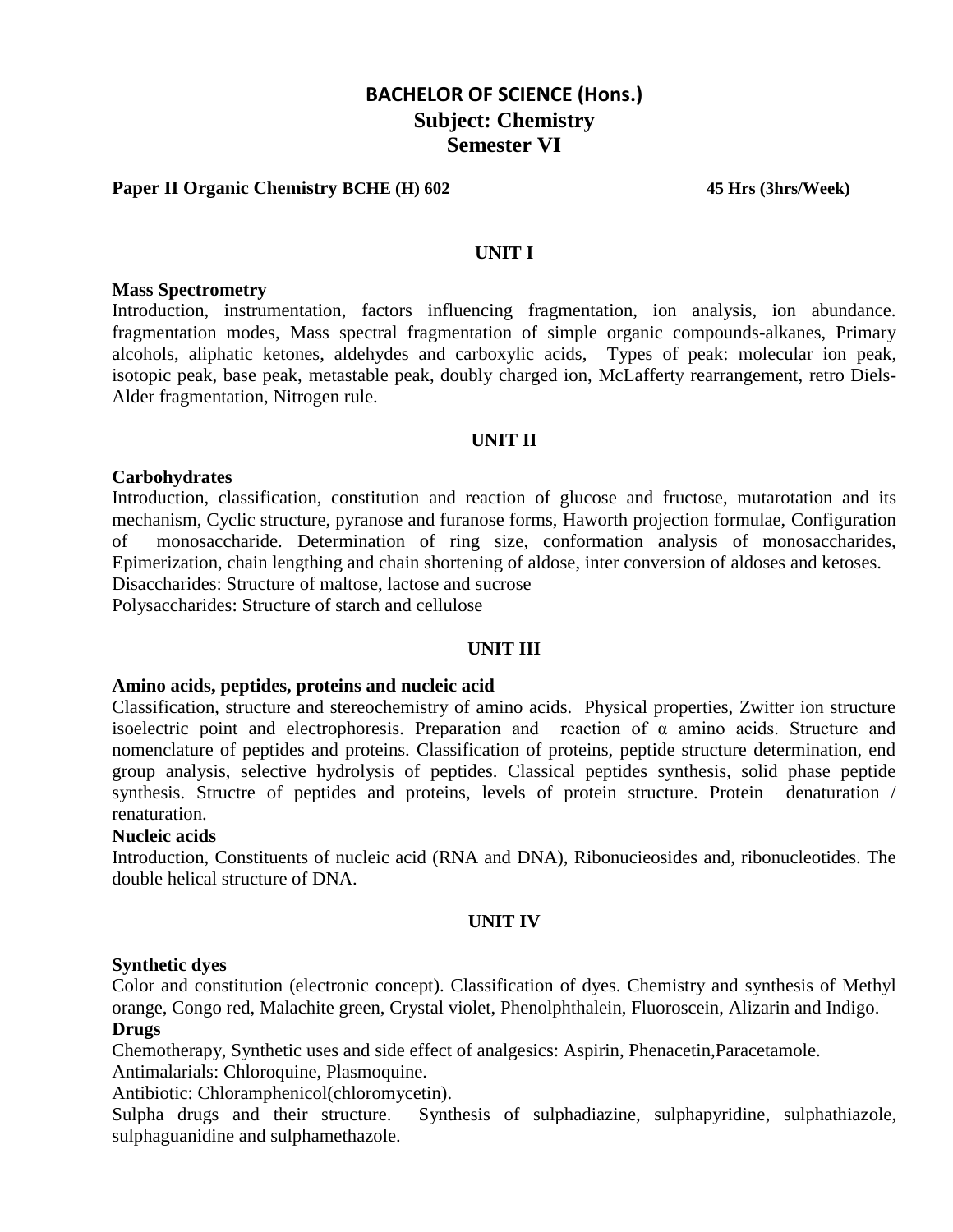#### **Paper III Physical Chemistry BCHE (H) 603 45 Hrs (3hrs/Week)**

#### **Unit I**

#### **Electrochemistry**

Overpotential and overvoltage. Structure of double layer, theories of Helmholtz, Gouy- Chapman and Stern. Concentration cells with and without transport, liquid junction potential, applications of concentration cell, valency of ions, Solubilty product and activity co-efficient. Potentiometric titrations, determination of pH using hydrogen, quinhydrones and glass electrodes by potentiometric methods. Introduction of polarographic technique.

Classification of electrochemical cells, requirement of power source, lead storage cell and fuel cell. Corrosion- types, theories and methods of combating it.

#### **Unit-II**

#### **Macromolecules**

Linear, branches network and homopolymer

Polymer classification- condensation polymers and addition polymers, number average and weight average, molecular weight determination methods of polymers by (I) Osmotic pressure (II) Viscosity (III) Light scattering. Properties of macromolecules.

#### **Chemical Kinetics**

Catalysis: the simple catalysis mechanism  $S+C\rightarrow SC\rightarrow P+C$ . its mathematical treatment and its consequence. Specific and general acid base catalysis, enzyme catalysis, surface catalysis and Langmuir Adsorption Isotherm, mechanism of surface catalyis.

#### **Unit-III**

#### **Phase Equilibrium**

**Solid solutions**: Introduction to phase rule including one component and two component systems, compound formation with congruent melting point (Mg-Zn) and benzophenone- dimethylamine incongruent melting point NaCl-H<sub>2</sub>O, picric acid and benzene,  $FeCl<sub>3</sub>-H<sub>2</sub>O$  and  $CuSO<sub>4</sub>-H<sub>2</sub>O$  system. **Liquid-liquid mixtures:** ideal liquid mixtures, Roault's law and Henry's law, non-ideal system, azeotropes HCl-H2O and ethanol-water system.

**Particularly miscible liquids**: phenol water, triethylamine water, nicotine water system, lower and upper consulate temperature. Effect of impurities on consolute temperature Immiscible liquids- steam distillation.

#### **Unit-IV**

#### **Surface Phenomena, Micelles**

Surface active agents, classification of surface active agents, micellization, hydrophilic interactions, critical micellar concentration (CMC), factors affecting the CMC of surfactants, counter ion, binding to micelles, thermodynamic of micellization , phase separation and mass action models, solubilization, micro-emulsions, reverse micelles

**Adsorption**: Gibbs- adsorption isotherm, estimation of surface area (BET equation), surface films on liquids (electro kinetic phenomenon), catalytic activity at surfaces; Electrode/ electrolyte interface.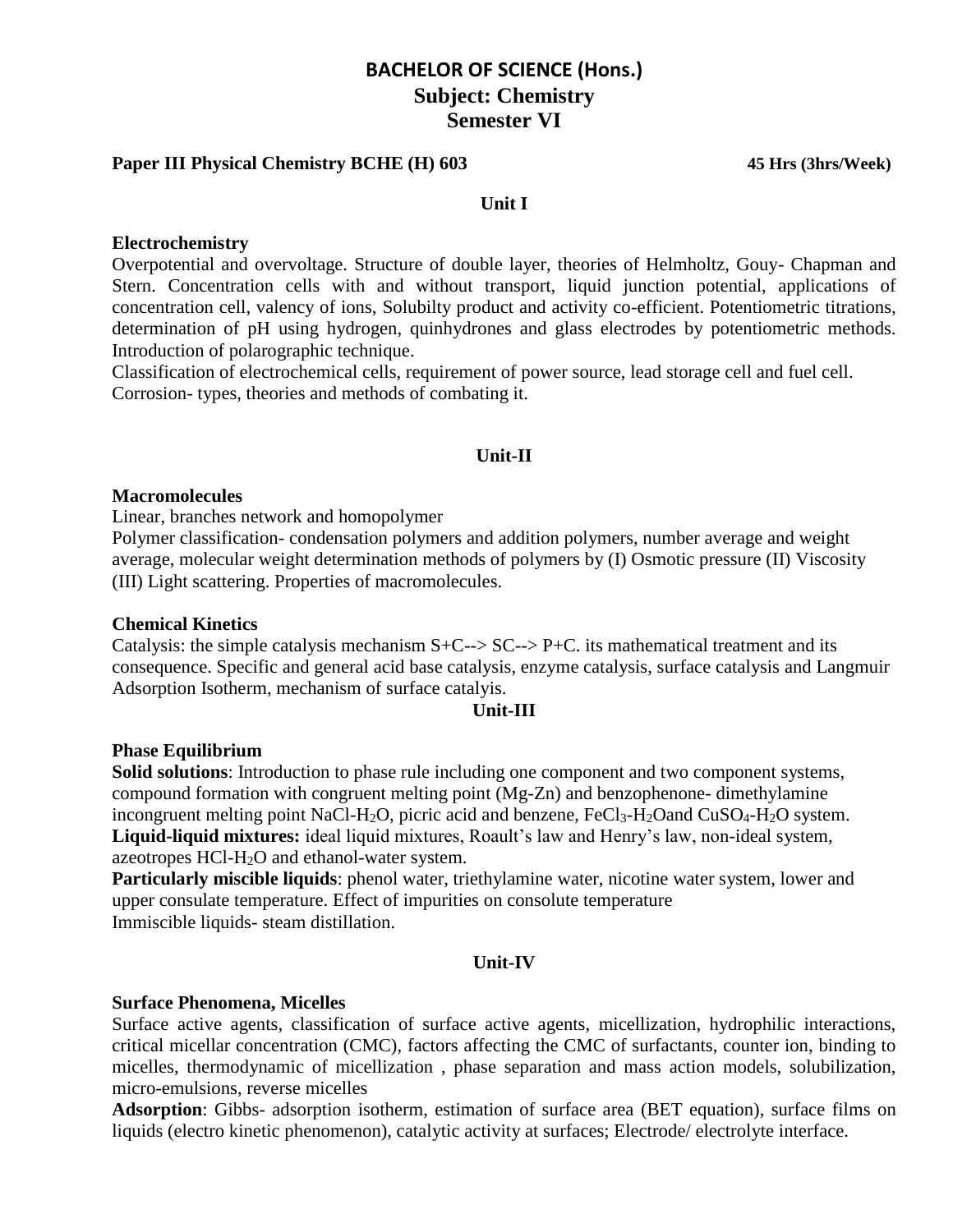#### **Paper IV Analytical Chemistry BCHE (H) 604 45 Hrs (3hrs/Week)**

#### **Unit I**

#### **Gas Chromatography and HPLC**

Introduction, gas chromatographs, detectors, programmed temperature gas chromatography, quantitative analysis by GLC, gas-solid chromatography. High Performance liquid chromatographic methods- Adsorption Chromatography, Liquid-liquid partition chromatography, Ion exchange, HPLC, exclusion chromatography.

**Unit II**

#### **Diffraction Pattern**

Fundamental principles, instrumentation, use of X-ray, electron and neutron in diffractommetry and applications of X-ray, electron and neutron diffractometry in biological and as analytical techniques. Applications of X-rays in C.T. scan.

#### **Unit III**

#### **Automated methods of analysis**

Automatic instruments and automation. Automation of sampling and preliminary sample treatment for air, water and soil, continuous flow method, Discrete methods, Automatic analysis based on Multilayer films.

#### **Unit IV**

#### **NMR Spectroscopy**

Theory of nuclear magnetic resonance, experimental methods of NMR spectroscopy, experimental methods of NMR spectroscopy, applications of Proton NMR including applications in MRI technique.